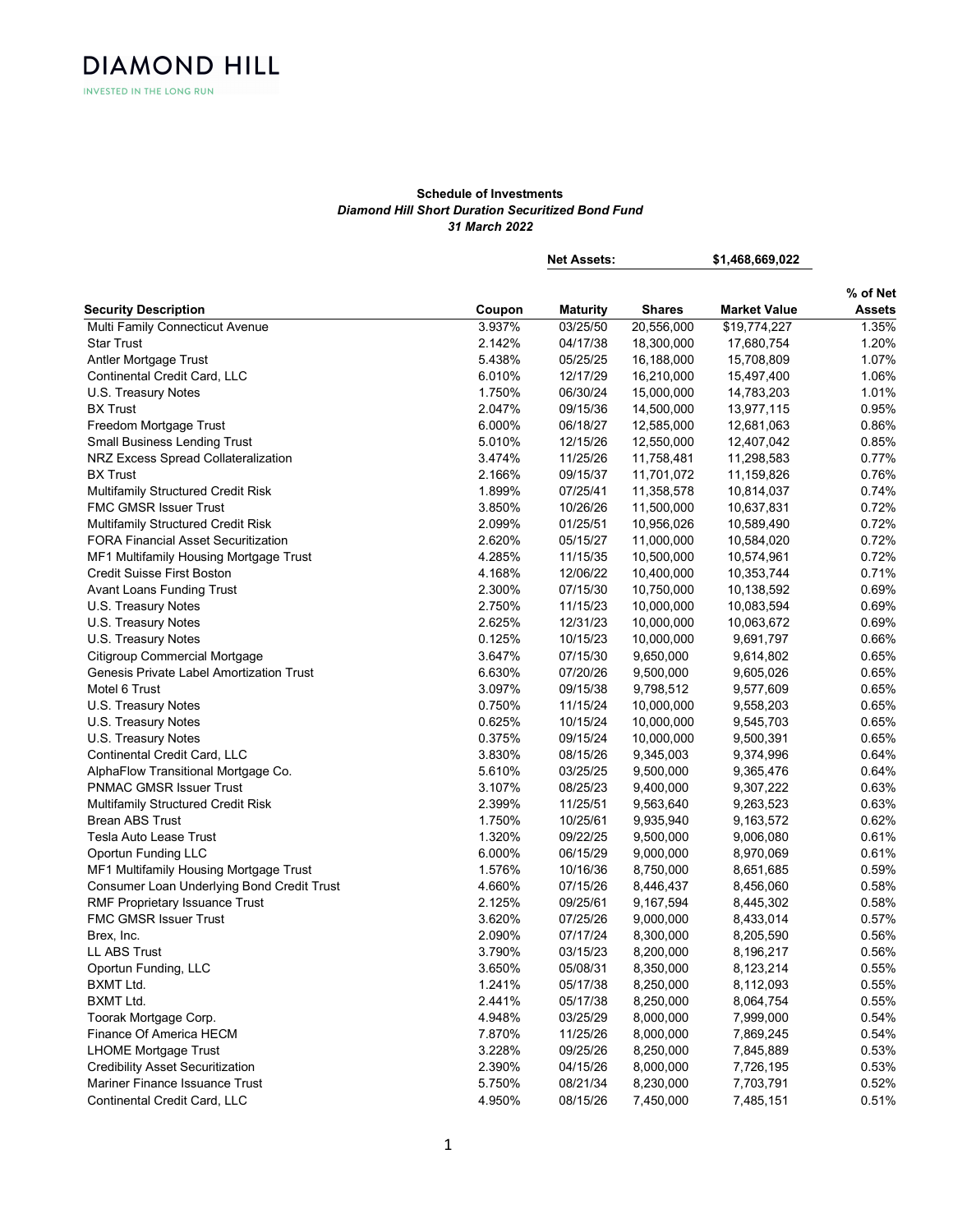INVESTED IN THE LONG RUN

|                                              |        |                 |               |                     | % of Net      |
|----------------------------------------------|--------|-----------------|---------------|---------------------|---------------|
| <b>Security Description</b>                  | Coupon | <b>Maturity</b> | <b>Shares</b> | <b>Market Value</b> | <b>Assets</b> |
| <b>Small Business Lending Trust</b>          | 3.200% | 12/15/26        | 7,441,288     | \$7,440,121         | 0.51%         |
| A10 Securitization                           | 4.409% | 10/01/38        | 7,597,500     | 7,225,222           | 0.49%         |
| ReadyCap Commercial Mortgage Trust           | 2.500% | 07/25/36        | 7,545,000     | 7,213,518           | 0.49%         |
| <b>LHOME Mortgage Trust</b>                  | 6.900% | 02/25/27        | 7,250,000     | 7,176,053           | 0.49%         |
| LoanCore Issuer Ltd.                         | 2.897% | 05/15/36        | 7,200,000     | 7,063,574           | 0.48%         |
| Stellar Jay Ireland Dac                      | 5.926% | 03/15/28        | 7,552,485     | 7,058,232           | 0.48%         |
| <b>FREMF Mortgage Trust</b>                  | 2.491% | 01/25/29        | 7,190,589     | 7,055,641           | 0.48%         |
| Colony American Finance Ltd.                 | 3.104% | 03/26/29        | 7,500,000     | 7,036,497           | 0.48%         |
| <b>PNMAC GMSR Issuer Trust</b>               | 3.307% | 02/25/23        | 7,000,000     | 6,969,812           | 0.47%         |
| American Credit Acceptance Receivables Trust | 5.940% | 06/14/27        | 6,750,000     | 6,895,506           | 0.47%         |
| <b>Liberty Lending Services</b>              | 1.070% | 05/15/29        | 7,030,171     | 6,842,730           | 0.47%         |
| <b>Upstart Pass Through Trust</b>            | 2.250% | 01/20/30        | 7,057,462     | 6,773,731           | 0.46%         |
| <b>BX Trust</b>                              | 1.485% | 09/15/37        | 6,830,429     | 6,753,819           | 0.46%         |
| Oportun Funding XIV, LLC                     | 3.440% | 03/08/28        | 6,950,000     | 6,737,637           | 0.46%         |
| Continental Credit Card, LLC                 | 4.020% | 12/17/29        | 6,900,000     | 6,595,743           | 0.45%         |
| Continental Credit Card, LLC                 | 3.660% | 12/15/28        | 6,800,000     | 6,542,700           | 0.45%         |
| <b>ROC Securities Trust</b>                  | 5.682% | 08/25/26        | 6,745,000     | 6,414,268           | 0.44%         |
| Continental Credit Card, LLC                 | 3.490% | 12/17/29        | 6,700,000     | 6,414,021           | 0.44%         |
| <b>Liberty Lending Services</b>              | 3.540% | 05/15/29        | 6,700,000     | 6,206,666           | 0.42%         |
| AlphaFlow Transitional Mortgage Co.          | 3.280% | 03/25/25        | 6,275,000     | 6,162,470           | 0.42%         |
| <b>Small Business Lending Trust</b>          | 4.310% | 07/15/26        | 6,113,449     | 6,121,697           | 0.42%         |
| Wells Fargo Mortgage Trust                   | 4.047% | 02/15/40        | 6,226,800     | 6,109,875           | 0.42%         |
| First Help Financial, LLC                    | 1.630% | 09/15/27        | 6,500,000     | 6,085,855           | 0.41%         |
| <b>FREMF Mortgage Trust</b>                  | 2.491% | 08/25/29        | 6,135,548     | 6,066,614           | 0.41%         |
| <b>Extended Stay America Trust</b>           | 4.097% | 07/15/38        | 6,173,008     | 6,033,139           | 0.41%         |
| Home Partners of America Trust               | 2.652% | 12/17/26        | 6,455,990     | 5,902,081           | 0.40%         |
| Acre Mortgage Trust                          | 3.068% | 12/15/37        | 6,000,000     | 5,880,330           | 0.40%         |
| Upstart Pass-Through Trust                   | 2.000% | 07/20/27        | 6,008,481     | 5,805,672           | 0.40%         |
| <b>FNMA</b>                                  | 3.500% | 12/25/41        | 5,783,917     | 5,769,620           | 0.39%         |
| First Help Financial, LLC                    | 0.830% | 12/15/26        | 5,919,842     | 5,757,483           | 0.39%         |
| Genesis Sales Finance Master Trust           | 3.770% | 12/21/26        | 6,000,000     | 5,755,070           | 0.39%         |
| Motel 6 Trust                                | 3.947% | 09/15/38        | 5,849,167     | 5,705,243           | 0.39%         |
| Multi Family Connecticut Avenue              | 3.707% | 10/15/49        | 6,000,000     | 5,676,266           | 0.39%         |
| <b>BX Trust</b>                              | 3.997% | 06/15/36        | 5,840,500     | 5,634,478           | 0.38%         |
| OneMain Direct Auto Receivables              | 4.680% | 04/14/31        | 5,500,000     | 5,608,975           | 0.38%         |
| <b>Upstart Securitization Trust</b>          | 4.783% | 09/20/29        | 5,587,000     | 5,607,609           | 0.38%         |
| <b>Upstart Securitization Trust</b>          | 2.500% | 04/20/27        | 5,699,250     | 5,559,630           | 0.38%         |
| Upstart Pass-Through Trust                   | 2.000% | 07/20/27        | 5,707,785     | 5,510,746           | 0.38%         |
| New York Mortgage Trust                      | 4.948% | 11/25/27        | 5,500,000     | 5,383,832           | 0.37%         |
| Freedom Financial                            | 4.860% | 11/18/26        | 5,310,686     | 5,313,641           | 0.36%         |
| LL ABS Trust                                 | 5.070% | 03/15/27        | 5,141,985     | 5,155,426           | 0.35%         |
| Angel Oak Mortgage Trust                     | 5.400% | 11/25/48        | 5,250,000     | 5,092,056           | 0.35%         |
| Freedom Financial                            | 1.600% | 11/20/28        | 5,300,000     | 5,078,391           | 0.35%         |
| FMC GMSR Issuer Trust                        | 4.450% | 01/25/26        | 5,250,000     | 5,060,385           | 0.34%         |
| Eaton Vance Corp.                            | 3.625% | 06/15/23        | 5,000,000     | 5,058,085           | 0.34%         |
| Consumer Loan Underlying Bond Credit Trust   | 3.480% | 12/15/26        | 5,000,000     | 5,003,698           | 0.34%         |
| Brex Technology Co.                          | 4.630% | 07/15/25        | 5,000,000     | 4,993,570           | 0.34%         |
| <b>Small Business Lending Trust</b>          | 6.300% | 07/15/26        | 5,000,000     | 4,981,585           | 0.34%         |
| <b>BB-UBS Trust</b>                          | 3.430% | 11/05/36        | 5,000,000     | 4,938,311           | 0.34%         |
| <b>BX Trust</b>                              | 2.161% | 05/15/37        | 5,000,000     | 4,874,318           | 0.33%         |
| Cosmopolitan Hotel Trust                     | 2.441% | 11/15/36        | 4,900,000     | 4,869,393           | 0.33%         |
| Veros Auto Receivables Trust                 | 3.640% | 08/15/28        | 5,000,000     | 4,801,108           | 0.33%         |
| <b>LHOME Mortgage Trust</b>                  | 5.193% | 09/25/26        | 5,000,000     | 4,760,846           | 0.32%         |
| <b>OnDeck Asset Securitization Trust</b>     | 4.940% | 05/17/27        | 5,000,000     | 4,744,909           | 0.32%         |
| RMF Buyout Issuance Trust                    | 4.704% | 11/25/31        | 5,000,000     | 4,725,214           | 0.32%         |
|                                              |        |                 |               |                     |               |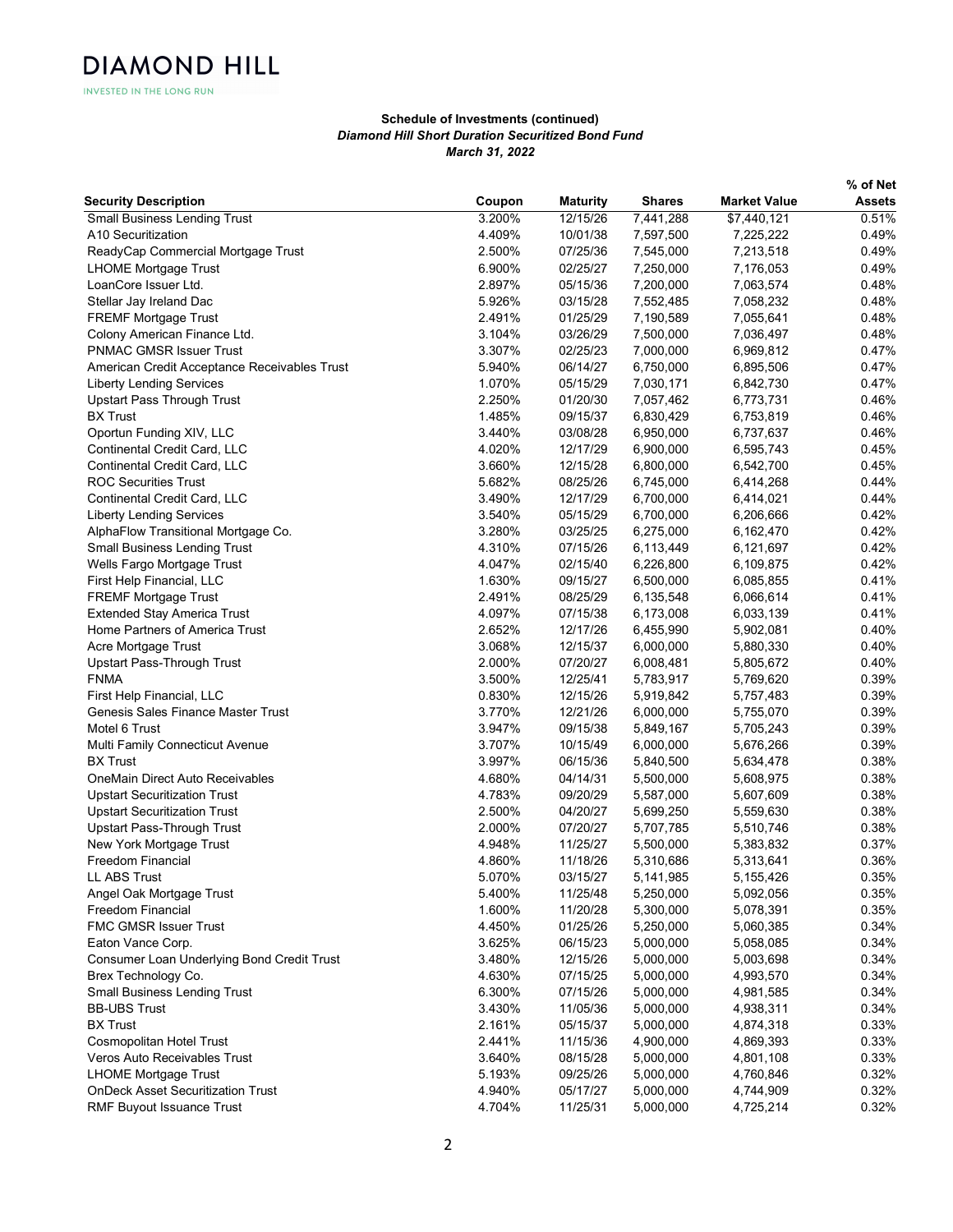INVESTED IN THE LONG RUN

|                                               |        |                 |               |                     | % of Net      |
|-----------------------------------------------|--------|-----------------|---------------|---------------------|---------------|
| <b>Security Description</b>                   | Coupon | <b>Maturity</b> | <b>Shares</b> | <b>Market Value</b> | <b>Assets</b> |
| Arbor Realty Collateralized Loan              | 3.050% | 01/15/37        | 4,750,000     | \$4,711,487         | 0.32%         |
| <b>ACC Trust</b>                              | 1.430% | 07/22/24        | 4,750,000     | 4,710,679           | 0.32%         |
| <b>Octane Receivables Trust</b>               | 2.890% | 03/20/26        | 4,750,000     | 4,674,376           | 0.32%         |
| <b>BHMS Mortgage Trust</b>                    | 1.647% | 07/16/35        | 4,700,000     | 4,651,287           | 0.32%         |
| Arivo Acceptance Auto Loan Receivables Trust  | 1.190% | 01/15/27        | 4,647,052     | 4,565,030           | 0.31%         |
| Goldman Sachs Mortgage Securities Corp. Trust | 1.647% | 07/16/35        | 4,573,863     | 4,504,821           | 0.31%         |
| Hertz Vehicle Finance                         | 4.340% | 12/25/27        | 5,000,000     | 4,496,974           | 0.31%         |
| Oportun Funding, LLC                          | 3.450% | 05/15/24        | 4,500,000     | 4,495,936           | 0.31%         |
| <b>FHF Trust</b>                              | 3.100% | 09/15/25        | 4,500,000     | 4,484,576           | 0.31%         |
| <b>LL ABS Trust</b>                           | 6.540% | 11/15/23        | 4,400,000     | 4,468,544           | 0.30%         |
| Bank of America Corp.                         | 1.486% | 05/19/24        | 4,514,000     | 4,448,083           | 0.30%         |
| <b>Credit Suisse First Boston</b>             | 4.782% | 04/17/36        | 4,575,000     | 4,447,776           | 0.30%         |
| Drop Mortgage Trust                           | 2.650% | 04/15/26        | 4,600,000     | 4,438,258           | 0.30%         |
| ReadyCap Commercial Mortgage Trust            | 2.337% | 02/25/35        | 4,353,288     | 4,364,729           | 0.30%         |
| Regional Management Issuance Trust            | 3.040% | 03/17/31        | 4,650,000     | 4,359,782           | 0.30%         |
| Colony American Finance Ltd.                  | 1.707% | 12/15/52        | 4,750,000     | 4,340,035           | 0.30%         |
| Veros Auto Receivables Trust                  | 1.490% | 10/15/26        | 4,500,000     | 4,328,013           | 0.29%         |
| Upstart Pass-Through Trust                    | 1.700% | 11/20/29        | 4,482,961     | 4,321,029           | 0.29%         |
| 20 Times Square Trust                         | 3.100% | 05/17/35        | 4,400,000     | 4,311,082           | 0.29%         |
| ReadyCap Commercial Mortgage Trust            | 3.087% | 07/25/36        | 4,500,000     | 4,269,829           | 0.29%         |
| Upstart Pass-Through Trust                    | 3.000% | 01/20/27        | 4,355,431     | 4,263,620           | 0.29%         |
| TES, LLC                                      | 4.330% | 10/20/47        | 4,260,880     | 4,198,723           | 0.29%         |
| Finance of America HECM                       | 1.710% | 07/25/30        | 4,221,957     | 4,082,829           | 0.28%         |
| PFP                                           | 1.247% | 04/16/38        | 4,099,196     | 4,028,116           | 0.27%         |
| ReadyCap Commercial Mortgage Trust            | 4.937% | 02/25/35        | 4,000,000     | 4,014,055           | 0.27%         |
| ReadyCap Commercial Mortgage Trust            | 4.037% | 02/25/35        | 4,000,000     | 4,009,899           | 0.27%         |
| Oportun Funding, LLC                          | 5.410% | 05/08/31        | 4,160,000     | 4,007,325           | 0.27%         |
| <b>Cosmopolitan Hotel Trust</b>               | 1.121% | 11/17/36        | 4,000,000     | 3,984,975           | 0.27%         |
| TPG RE Finance, Inc.                          | 1.700% | 02/15/39        | 4,000,000     | 3,970,544           | 0.27%         |
| Freedom Financial                             | 1.410% | 03/20/28        | 4,000,000     | 3,937,584           | 0.27%         |
| Mercury Financial Credit Card                 | 6.260% | 03/20/26        | 4,000,000     | 3,910,951           | 0.27%         |
| Freedom Financial                             | 2.830% | 03/20/28        | 4,000,000     | 3,909,928           | 0.27%         |
| Westgate Resorts                              | 6.213% | 03/20/34        | 3,785,854     | 3,870,516           | 0.26%         |
| Genesis Sales Finance Master Trust            | 5.590% | 12/21/26        | 4,000,000     | 3,841,011           | 0.26%         |
| Credito RL USA                                | 1.350% | 02/16/27        | 3,905,340     | 3,834,633           | 0.26%         |
| Freedom Mortgage Trust                        | 2.741% | 11/25/24        | 3,844,388     | 3,820,185           | 0.26%         |
| Upstart Pass-Through Trust                    | 2.600% | 03/20/30        | 3,885,057     | 3,789,394           | 0.26%         |
| Shelter Growth Capital Partners, LLC          | 2.547% | 09/15/36        | 3,800,000     | 3,745,861           | 0.26%         |
| Motel 6 Trust                                 | 1.297% | 09/15/38        | 3,784,508     | 3,729,574           | 0.25%         |
| Freedom Mortgage Trust                        | 1.567% | 04/25/26        | 3,801,194     | 3,707,053           | 0.25%         |
| Morgan Stanley                                | 0.791% | 07/22/25        | 3,800,000     | 3,647,876           | 0.25%         |
| <b>BXMT Ltd.</b>                              | 2.113% | 02/16/37        | 3,725,000     | 3,622,864           | 0.25%         |
| Mercury Financial Credit Card                 | 2.330% | 03/20/26        | 3,700,000     | 3,597,386           | 0.25%         |
| Champlain Housing Mortgage Trust              | 1.591% | 11/17/36        | 3,600,000     | 3,581,854           | 0.24%         |
| Oportun Funding, LLC                          | 3.610% | 10/08/31        | 3,750,000     | 3,576,919           | 0.24%         |
| <b>HPEFS Equipment Trust</b>                  | 1.290% | 03/20/29        | 3,750,000     | 3,566,788           | 0.24%         |
| <b>Liberty Lending Services</b>               | 2.170% | 05/15/29        | 3,800,000     | 3,531,274           | 0.24%         |
| Benefit Street Partners Realty Trust, Inc.    | 3.147% | 09/17/35        | 3,500,000     | 3,487,127           | 0.24%         |
| Continental Credit Card, LLC                  | 2.240% | 12/15/28        | 3,600,000     | 3,470,612           | 0.24%         |
| <b>LHOME Mortgage Trust</b>                   | 5.682% | 07/25/24        | 3,500,000     | 3,452,085           | 0.24%         |
| Holiday Inn Timeshare Trust                   | 6.500% | 10/09/39        | 3,511,202     | 3,425,192           | 0.23%         |
| A10 Securitization                            | 4.753% | 10/01/38        | 3,600,000     | 3,423,600           | 0.23%         |
| <b>BXMT Ltd.</b>                              | 2.213% | 02/16/37        | 3,500,000     | 3,390,597           | 0.23%         |
| ReadyCap Commercial Mortgage Trust            | 3.030% | 11/25/36        | 3,450,000     | 3,371,233           | 0.23%         |
| Multi Family Connecticut Avenue               | 2.157% | 10/15/49        | 3,403,517     | 3,337,684           | 0.23%         |
|                                               |        |                 |               |                     |               |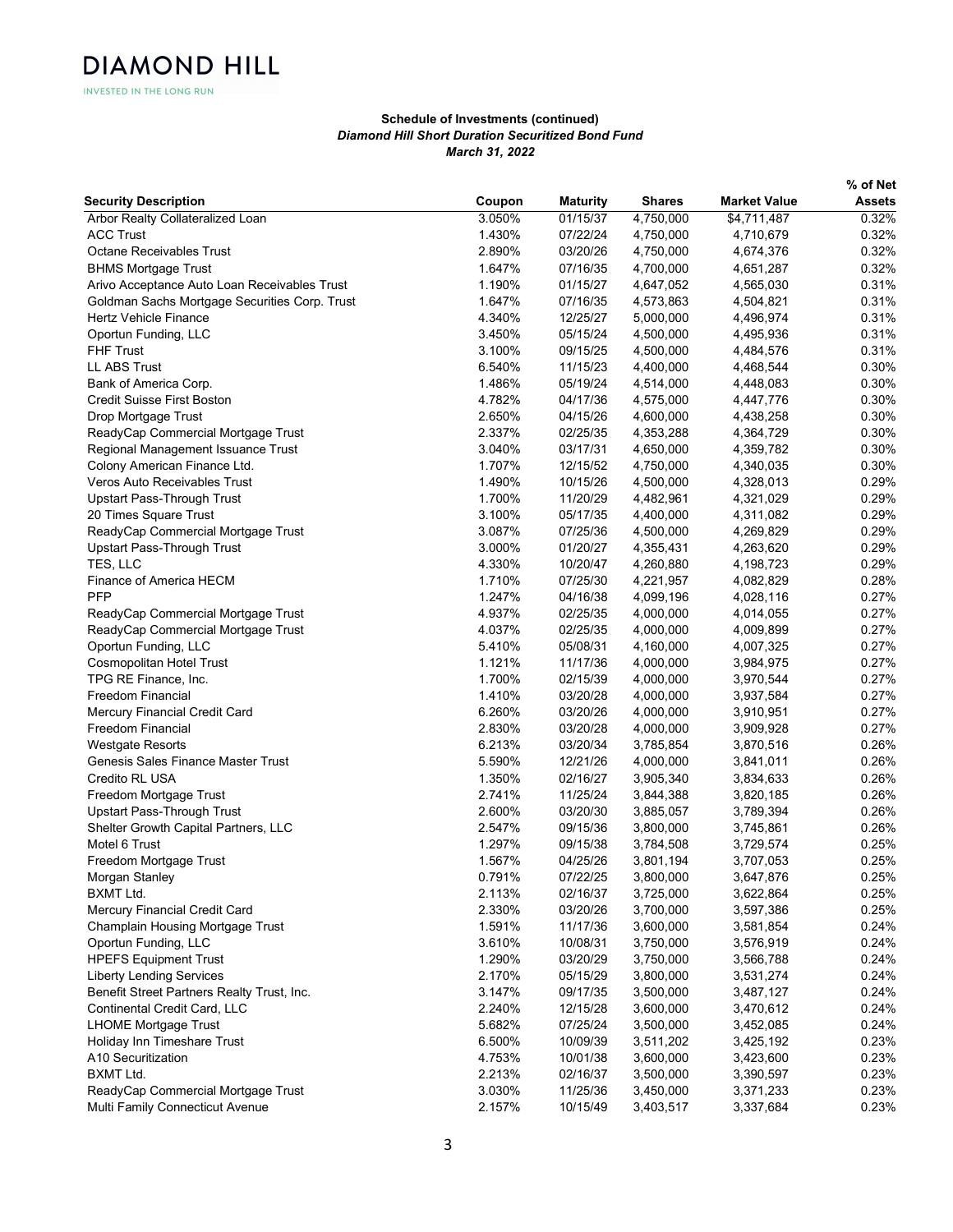INVESTED IN THE LONG RUN

|                                              |        |                 |               |                     | % of Net      |
|----------------------------------------------|--------|-----------------|---------------|---------------------|---------------|
| <b>Security Description</b>                  | Coupon | <b>Maturity</b> | <b>Shares</b> | <b>Market Value</b> | <b>Assets</b> |
| Cascade Funding Mortgage Trust               | 1.830% | 03/20/41        | 3,588,000     | \$3,315,941         | 0.23%         |
| <b>Upstart Pass-Through Trust</b>            | 1.750% | 10/20/29        | 3,426,406     | 3,305,391           | 0.23%         |
| Oportun Funding, LLC                         | 1.470% | 05/08/31        | 3,500,000     | 3,304,125           | 0.23%         |
| <b>OnDeck Asset Securitization Trust</b>     | 2.280% | 05/17/27        | 3,500,000     | 3,299,110           | 0.22%         |
| <b>RMF Propreitary Issuance Trust</b>        | 3.000% | 01/25/62        | 4,000,000     | 3,277,460           | 0.22%         |
| College Ave Student Loans                    | 4.460% | 12/28/48        | 3,318,292     | 3,276,993           | 0.22%         |
| <b>HGI CRE</b>                               | 0.000% | 04/21/37        | 3,250,000     | 3,250,000           | 0.22%         |
| Freedom Financial                            | 4.370% | 03/18/27        | 3,250,000     | 3,240,217           | 0.22%         |
| <b>Westgate Resorts</b>                      | 3.963% | 03/20/34        | 3,224,503     | 3,236,695           | 0.22%         |
| Freedom Mortgage Trust                       | 2.441% | 03/25/29        | 3,224,213     | 3,195,996           | 0.22%         |
| <b>Upstart Securitization Trust</b>          | 1.750% | 06/20/31        | 3,250,000     | 3,089,058           | 0.21%         |
| <b>OnDeck Asset Securitization Trust</b>     | 2.970% | 05/17/27        | 3,250,000     | 3,066,988           | 0.21%         |
| <b>ROC Securities Trust</b>                  | 3.351% | 08/25/26        | 3,200,000     | 3,036,568           | 0.21%         |
| Continental Credit Card, LLC                 | 6.160% | 08/15/26        | 3,000,000     | 2,998,902           | 0.20%         |
| Credit Acceptance Auto Loan Trust            | 2.730% | 11/15/29        | 3,000,000     | 2,955,376           | 0.20%         |
| <b>FREMF Mortgage Trust</b>                  | 2.007% | 07/25/28        | 2,976,262     | 2,921,358           | 0.20%         |
| Goldman Sachs Group, Inc.                    | 0.925% | 10/21/24        | 3,000,000     | 2,907,907           | 0.20%         |
| Toyota Motor Corp.                           | 0.450% | 01/11/24        | 3,000,000     | 2,897,319           | 0.20%         |
| <b>BX Trust</b>                              | 2.797% | 09/15/36        | 3,000,000     | 2,893,633           | 0.20%         |
| Equitable Financial Life                     | 1.100% | 11/12/24        | 3,050,000     | 2,890,773           | 0.20%         |
| <b>FORA Financial Asset Securitization</b>   | 3.850% | 05/15/27        | 3,000,000     | 2,871,094           | 0.20%         |
| Cascade Funding Mortgage Trust               | 3.849% | 10/27/31        | 3,000,000     | 2,868,967           | 0.20%         |
| Kroger Co. (The)                             | 4.000% | 02/01/24        | 2,800,000     | 2,853,445           | 0.19%         |
| JPMorgan Chase & Co.                         | 0.768% | 08/09/25        | 3,000,000     | 2,843,603           | 0.19%         |
| <b>Freedom Financial</b>                     | 3.060% | 03/18/27        | 2,838,336     | 2,838,168           | 0.19%         |
| RMF Buyout Issuance Trust                    | 3.690% | 11/25/31        | 3,000,000     | 2,831,481           | 0.19%         |
| General Motors Financial Co., Inc.           | 3.950% | 04/13/24        | 2,778,000     | 2,821,104           | 0.19%         |
| Multi Family Connecticut Avenue              | 5.957% | 10/15/49        | 3,000,000     | 2,820,957           | 0.19%         |
| AbbVie, Inc.                                 | 2.900% | 11/06/22        | 2,800,000     | 2,818,092           | 0.19%         |
| <b>FNMA</b>                                  | 3.000% | 05/25/42        | 2,907,925     | 2,815,911           | 0.19%         |
| Protective Life Global Funding               | 0.473% | 01/12/24        | 2,945,000     | 2,813,327           | 0.19%         |
| Citigroup, Inc.                              | 2.876% | 07/24/23        | 2,800,000     | 2,803,832           | 0.19%         |
| American Credit Acceptance Receivables Trust | 5.220% | 08/13/27        | 2,800,000     | 2,791,590           | 0.19%         |
| <b>Discover Financial Services</b>           | 3.750% | 03/04/25        | 2,750,000     | 2,774,071           | 0.19%         |
| <b>LHOME Mortgage Trust</b>                  | 4.458% | 09/25/26        | 3,000,000     | 2,773,679           | 0.19%         |
| Intercontinental Exchange, Inc.              | 2.350% | 09/15/22        | 2,750,000     | 2,759,487           | 0.19%         |
| <b>FREMF Mortgage Trust</b>                  | 2.257% | 01/25/28        | 2,840,763     | 2,740,140           | 0.19%         |
| <b>SPS Servicer Advance Receivables</b>      | 3.160% | 11/15/55        | 3,000,000     | 2,696,517           | 0.18%         |
| <b>BDS Ltd.</b>                              | 2.368% | 01/18/36        | 2,750,000     | 2,691,714           | 0.18%         |
| <b>Business Jet Securities, LLC</b>          | 6.948% | 07/15/34        | 2,836,282     | 2,667,882           | 0.18%         |
| Loanpal Solar Loan Ltd.                      | 2.290% | 01/20/48        | 2,910,542     | 2,659,428           | 0.18%         |
| WEC Energy Group, Inc.                       | 0.800% | 03/15/24        | 2,750,000     | 2,638,924           | 0.18%         |
| A10 Securitization                           | 3.363% | 08/15/40        | 2,800,000     | 2,631,806           | 0.18%         |
| Genesis Private Label Amortization Trust     | 9.760% | 07/20/30        | 2,625,000     | 2,626,359           | 0.18%         |
| Citigroup, Inc.                              | 1.281% | 11/03/25        | 2,750,000     | 2,616,922           | 0.18%         |
| Newtek Small Business Loan Trust             | 2.600% | 12/25/44        | 2,625,172     | 2,611,296           | 0.18%         |
| <b>Credibility Asset Securitization</b>      | 5.930% | 04/15/26        | 2,676,000     | 2,607,585           | 0.18%         |
| Chase Mortgage Finance Corp.                 | 1.649% | 02/25/50        | 2,629,507     | 2,605,545           | 0.18%         |
| <b>LHOME Mortgage Trust</b>                  | 4.458% | 09/25/26        | 2,750,000     | 2,577,192           | 0.18%         |
| Freedom Financial                            | 6.960% | 09/20/27        | 2,500,000     | 2,534,485           | 0.17%         |
| Avid Automobile Receivables Trust            | 6.760% | 05/17/27        | 2,500,000     | 2,530,378           | 0.17%         |
| Oportun Funding LLC                          | 5.660% | 05/15/24        | 2,500,000     | 2,500,817           | 0.17%         |
| <b>FORA Financial Asset Securitization</b>   | 2.970% | 05/15/27        | 2,600,000     | 2,487,100           | 0.17%         |
| Multi Family Connecticut Avenue              | 2.137% | 03/25/50        | 2,530,607     | 2,478,678           | 0.17%         |
| Motel 6 Trust                                | 5.097% | 09/15/38        | 2,523,005     | 2,478,142           | 0.17%         |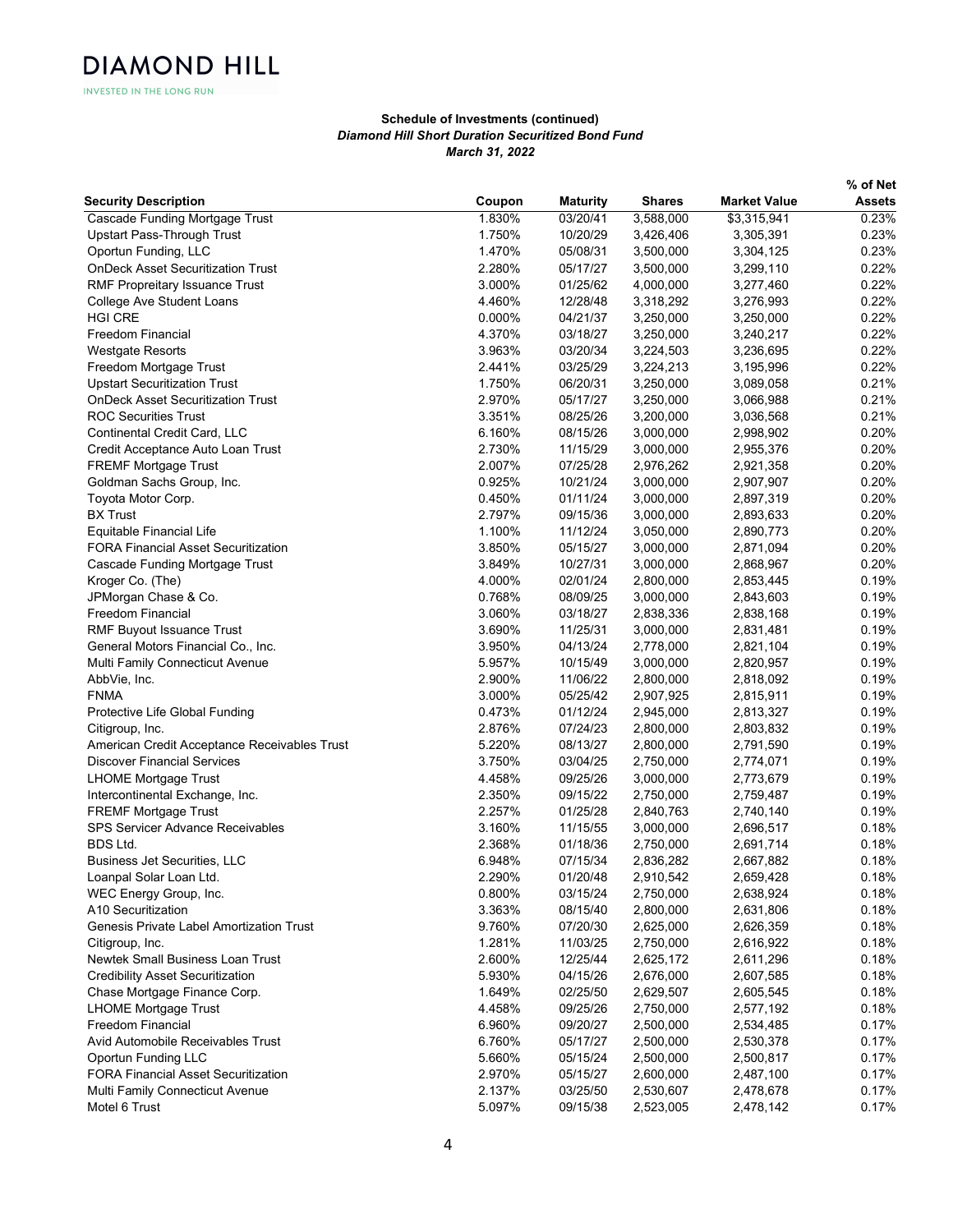INVESTED IN THE LONG RUN

|                                               |        |                 |               |                     | % of Net      |
|-----------------------------------------------|--------|-----------------|---------------|---------------------|---------------|
| <b>Security Description</b>                   | Coupon | <b>Maturity</b> | <b>Shares</b> | <b>Market Value</b> | <b>Assets</b> |
| Genesis Sales Finance Master Trust            | 2.240% | 09/22/25        | 2,500,000     | \$2,470,866         | 0.17%         |
| <b>Arbor Realty</b>                           | 1.161% | 12/17/35        | 2,500,000     | 2,468,817           | 0.17%         |
| <b>BX Trust</b>                               | 1.411% | 05/15/37        | 2,500,000     | 2,462,274           | 0.17%         |
| Cold Storage Trust                            | 3.162% | 11/16/37        | 2,457,476     | 2,429,837           | 0.17%         |
| <b>CarNow Auto Receivables Trust</b>          | 5.120% | 07/15/27        | 2,500,000     | 2,416,371           | 0.16%         |
| Credit Acceptance Auto Loan Trust             | 2.280% | 02/15/30        | 2,500,000     | 2,412,507           | 0.16%         |
| Regional Management Issuance Trust            | 3.230% | 10/15/30        | 2,500,000     | 2,410,979           | 0.16%         |
| Multifamily Structured Credit Risk            | 6.949% | 11/25/51        | 2,500,000     | 2,410,749           | 0.16%         |
| <b>MVW Own Trust</b>                          | 1.940% | 01/22/41        | 2,536,634     | 2,402,953           | 0.16%         |
| <b>CIG Auto Receivables Trust</b>             | 2.350% | 01/12/26        | 2,400,000     | 2,362,383           | 0.16%         |
| College Ave Student Loans                     | 2.320% | 07/25/51        | 2,500,000     | 2,354,060           | 0.16%         |
| Wells Fargo Mortgage Trust                    | 2.197% | 02/15/40        | 2,318,006     | 2,265,763           | 0.15%         |
| <b>Progress Residential Trust</b>             | 1.303% | 04/17/38        | 2,500,000     | 2,251,700           | 0.15%         |
| Genesis Sales Finance Master Trust            | 2.090% | 12/21/26        | 2,350,000     | 2,249,731           | 0.15%         |
| Freedom Mortgage Trust                        | 2.157% | 10/27/25        | 2,256,550     | 2,235,256           | 0.15%         |
| Hawaii Hotel Trust                            | 1.341% | 05/17/38        | 2,245,000     | 2,225,317           | 0.15%         |
| <b>Chase Credit Linked Notes</b>              | 1.009% | 02/26/29        | 2,272,369     | 2,203,954           | 0.15%         |
| <b>CarNow Auto Receivables Trust</b>          | 3.640% | 02/17/26        | 2,250,000     | 2,173,787           | 0.15%         |
| J.P. Morgan Wealth Management                 | 1.399% | 02/26/71        | 2,181,149     | 2,156,735           | 0.15%         |
| Bank of Nova Scotia                           | 0.400% | 09/15/23        | 2,200,000     | 2,137,319           | 0.15%         |
| PFP Ltd.                                      | 1.776% | 04/16/36        | 2,150,000     | 2,134,406           | 0.15%         |
| <b>CIG Auto Receivables Trust</b>             | 4.850% | 05/15/26        | 2,120,000     | 2,127,337           | 0.15%         |
| Arivo Acceptance Auto Loan Receivables Trust  | 2.020% | 02/16/27        | 2,223,000     | 2,125,403           | 0.14%         |
| <b>Upstart Securitization Trust</b>           | 3.829% | 01/21/30        | 2,089,767     | 2,091,998           | 0.14%         |
| Newtek Small Business Loan Trust              | 4.250% | 02/25/44        | 2,090,346     | 2,086,825           | 0.14%         |
| <b>Prodigy Finance</b>                        | 1.707% | 07/25/51        | 2,082,022     | 2,077,679           | 0.14%         |
| <b>Business Jet Securities, LLC</b>           | 5.067% | 04/15/36        | 2,195,723     | 2,067,619           | 0.14%         |
| Mariner Finance Issuance Trust                | 4.010% | 07/20/32        | 2,120,000     | 2,066,525           | 0.14%         |
| Loanpal Solar Loan Ltd.                       | 2.220% | 03/20/48        | 2,182,158     | 2,022,477           | 0.14%         |
| A10 Securitization                            | 2.617% | 08/15/40        | 2,100,000     | 2,011,831           | 0.14%         |
| Veros Auto Receivables Trust                  | 2.190% | 06/16/25        | 1,984,169     | 1,983,738           | 0.14%         |
| TES, LLC                                      | 7.740% | 10/20/47        | 2,000,000     | 1,982,818           | 0.14%         |
| RMF Proprietary Issuance Trust                | 2.125% | 09/25/61        | 2,517,310     | 1,970,848           | 0.13%         |
| MF1 Multifamily Housing Mortgage Trust        | 2.481% | 10/16/36        | 2,000,000     | 1,967,880           | 0.13%         |
| CarNow Auto Receivables Trust                 | 2.160% | 02/17/26        | 2,000,000     | 1,956,452           | 0.13%         |
| Santander Consumer Auto Receivables           | 2.140% | 12/15/26        | 2,000,000     | 1,953,807           | 0.13%         |
| Fontainebleau Miami Beach                     | 3.750% | 12/12/36        | 2,000,000     | 1,952,576           | 0.13%         |
| Acre Mortgage Trust                           | 3.568% | 12/15/37        | 2,000,000     | 1,950,130           | 0.13%         |
| Regional Management Issuance Trust            | 2.340% | 10/15/30        | 2,000,000     | 1,938,544           | 0.13%         |
| JPMorgan Chase & Co.                          | 1.561% | 12/10/25        | 2,000,000     | 1,914,381           | 0.13%         |
| <b>BX Commerical Mortgage Trust</b>           | 1.691% | 01/15/34        | 2,000,000     | 1,905,759           | 0.13%         |
| Royal Bank of Canada                          | 0.750% | 10/07/24        | 2,000,000     | 1,897,171           | 0.13%         |
| Daimler Finance, LLC                          | 1.750% | 03/10/23        | 1,900,000     | 1,890,790           | 0.13%         |
| <b>OCWEN Master Advance Receivables Trust</b> | 5.419% | 08/15/52        | 1,873,684     | 1,873,745           | 0.13%         |
| <b>Chase Credit Linked Notes</b>              | 2.102% | 02/26/29        | 1,893,641     | 1,847,232           | 0.13%         |
| A10 Securitization                            | 4.129% | 08/15/40        | 1,950,000     | 1,845,115           | 0.13%         |
| Bancorp Commerical Mortgage Trust (The)       | 3.941% | 08/17/32        | 1,850,632     | 1,833,128           | 0.13%         |
| <b>FHF Trust</b>                              | 1.270% | 03/15/27        | 1,877,703     | 1,828,447           | 0.12%         |
| MVW Own Trust                                 | 3.170% | 06/22/41        | 1,951,257     | 1,802,126           | 0.12%         |
| <b>Upstart Securitization Trust</b>           | 1.890% | 03/20/31        | 1,850,000     | 1,801,121           | 0.12%         |
| <b>Business Jet Securities, LLC</b>           | 7.142% | 11/15/35        | 1,822,093     | 1,782,854           | 0.12%         |
| Laurel Road Prime Student Loan                | 3.000% | 10/25/48        | 1,842,378     | 1,782,326           | 0.12%         |
| Freedom Mortgage Trust                        | 2.057% | 03/25/25        | 1,817,235     | 1,767,430           | 0.12%         |
| ReadyCap Commercial Mortgage Trust            | 2.000% | 07/25/36        | 1,800,000     | 1,758,654           | 0.12%         |
| <b>FNMA</b>                                   | 4.000% | 03/25/53        | 1,737,886     | 1,758,488           | 0.12%         |
|                                               |        |                 |               |                     |               |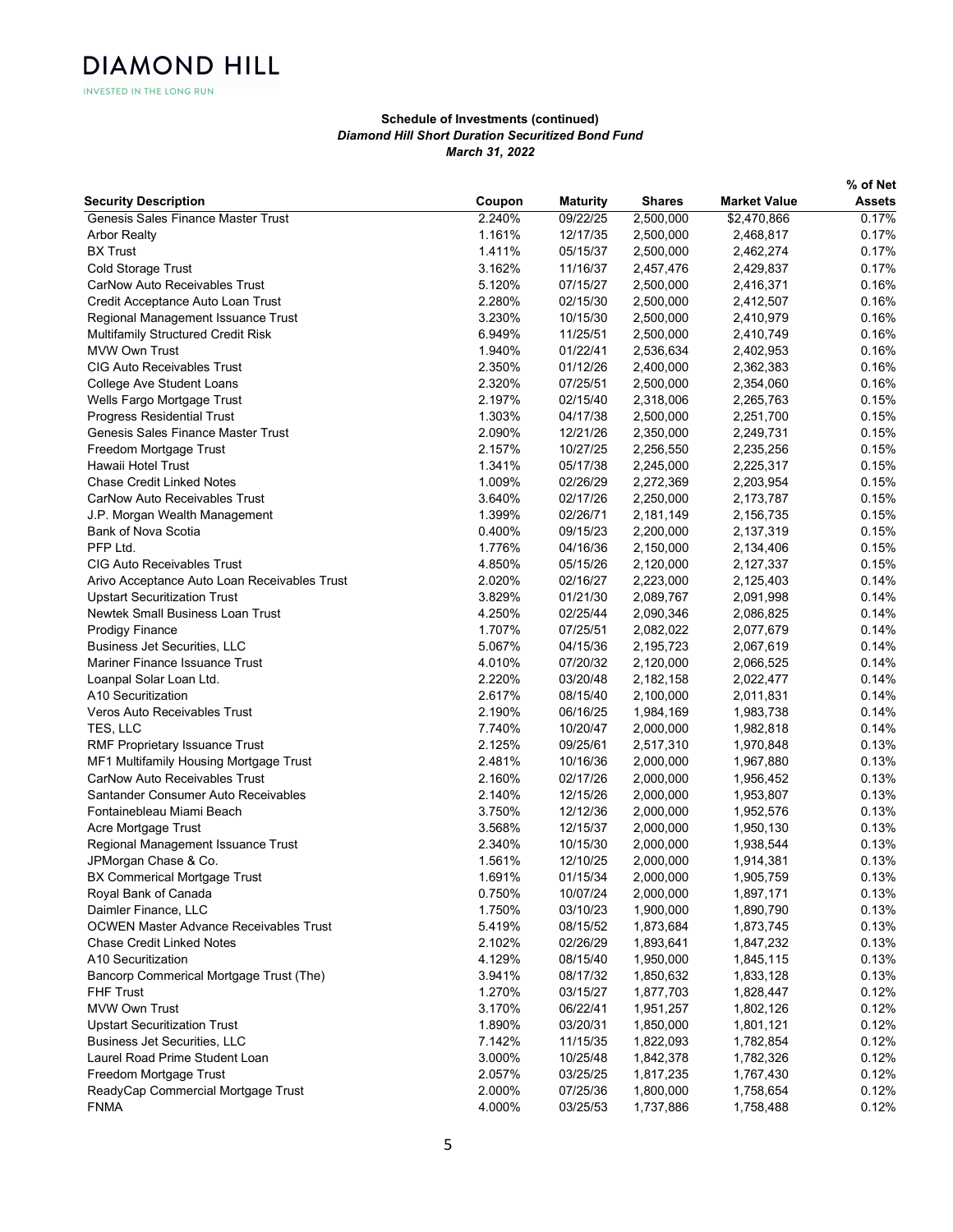| Coupon<br><b>Maturity</b><br><b>Shares</b><br><b>Market Value</b><br><b>Assets</b><br>0.12%<br><b>Upstart Securitization Trust</b><br>2.750%<br>02/20/27<br>1,775,673<br>\$1,743,944<br>0.12%<br>Baxter International, Inc.<br>0.868%<br>12/01/23<br>1,800,000<br>1,742,868<br>PFP III<br>2.526%<br>04/14/38<br>0.12%<br>1,749,913<br>1,717,088<br><b>SMR Mortgage Trust</b><br>4.010%<br>02/25/39<br>1,736,263<br>0.12%<br>1,713,194<br>BDS Ltd.<br>2.718%<br>01/18/36<br>0.12%<br>1,750,000<br>1,708,584<br>4.340%<br>03/20/36<br>1,850,000<br>0.12%<br>Mariner Finance Issuance Trust<br>1,695,769<br>Mosaic Solar Loans, LLC<br>2.100%<br>04/20/46<br>0.12%<br>1,794,293<br>1,695,124<br>Upstart Pass-Through Trust<br>3.350%<br>04/20/28<br>0.11%<br>1,683,351<br>1,672,974<br>Oportun Funding, LLC<br>5.570%<br>0.11%<br>10/08/31<br>1,750,000<br>1,672,012<br>Wells Fargo Mortgage Trust<br>2.897%<br>02/15/40<br>1,704,416<br>0.11%<br>1,670,280<br><b>Octane Receivables Trust</b><br>2.230%<br>11/20/28<br>1,800,000<br>1,669,101<br>0.11%<br>JPMorgan Chase & Co.<br>2.595%<br>02/24/26<br>1,700,000<br>0.11%<br>1,667,231<br><b>Progress Residential Trust</b><br>2.106%<br>04/17/38<br>1,900,000<br>0.11%<br>1,667,064<br>Capital One Financial Co.<br>1.343%<br>12/06/24<br>1,700,000<br>0.11%<br>1,649,552<br>Cascade Funding Mortgage Trust<br>3.086%<br>11/25/50<br>1,662,000<br>1,626,151<br>0.11%<br><b>Business Jet Securities, LLC</b><br>5.193%<br>07/15/34<br>1,709,629<br>0.11%<br>1,618,946<br>Protective Life Global Funding<br>0.781%<br>07/05/24<br>1,700,000<br>0.11%<br>1,613,057<br>2.000%<br>12/25/51<br>1,661,708<br>0.11%<br>1,609,707<br>1.899%<br>02/26/71<br>0.11%<br>J.P. Morgan Wealth Management<br>1,646,233<br>1,602,014<br><b>Upstart Pass-through Trust</b><br>3.000%<br>12/20/26<br>0.11%<br>1,614,617<br>1,575,357<br>Finance of America HECM<br>5.084%<br>11/25/25<br>0.11%<br>1,600,000<br>1,573,073<br>Genesis Private Label Amortization Trust<br>4.190%<br>07/20/30<br>0.11%<br>1,562,637<br>1,552,761<br>Helios Issuer, LLC<br>2.980%<br>06/20/47<br>0.10%<br>1,684,432<br>1,520,969<br>FREMF Mortgage Trust<br>2.591%<br>02/25/29<br>1,527,665<br>0.10%<br>1,500,168<br>Multi Family Connecticut Avenue<br>7.687%<br>03/25/50<br>1,500,000<br>0.10%<br>1,499,989<br>FREMF Mortgage Trust<br>2.257%<br>02/25/25<br>0.10%<br>1,494,342<br>1,481,193<br>JPMorgan Chase & Co.<br>1.470%<br>09/22/27<br>0.10%<br>1,600,000<br>1,474,505<br><b>Upstart Securitization Trust</b><br>3.734%<br>0.10%<br>09/20/29<br>1,466,187<br>1,467,866<br>Capital One Financial Corp.<br>4.250%<br>04/30/25<br>1,417,000<br>1,455,309<br>0.10%<br>American Airlines Pass-Through Trust<br>3.200%<br>12/15/29<br>1,529,000<br>0.10%<br>1,450,997<br>JPMorgan Chase Bank, NA<br>2.280%<br>12/26/28<br>0.10%<br>1,474,785<br>1,447,427<br><b>ACC Auto Trust</b><br>1.080%<br>04/15/27<br>1,457,099<br>0.10%<br>1,443,635<br>RMF Propreitary Issuance Trust<br>3.000%<br>01/25/62<br>0.10%<br>1,600,000<br>1,416,038<br>Athene Global Funding<br>2.500%<br>01/14/25<br>1,450,000<br>0.10%<br>1,407,295<br>Mosaic Solar Loans, LLC<br>3.100%<br>04/20/46<br>0.09%<br>1,435,435<br>1,376,521<br><b>Upstart Pass-Through Trust</b><br>3.750%<br>02/20/28<br>0.09%<br>1,377,412<br>1,373,692<br>Upstart Pass-Through Trust<br>3.500%<br>03/20/28<br>0.09%<br>1,374,713<br>1,368,257<br><b>Brean ABS Trust</b><br>1.750%<br>02/25/62<br>0.09%<br>1,492,092<br>1,365,156<br><b>Credibility Asset Securitization</b><br>3.380%<br>04/15/26<br>0.09%<br>1,375,000<br>1,330,412<br>0.09%<br>4.360%<br>03/15/29<br>1,340,000<br>1,307,977<br>Encina Equipment Finance<br>3.420%<br>10/09/39<br>0.09%<br>Holiday Inn Timeshare Trust<br>1,324,401<br>1,290,839<br>Principal Life Global Funding II<br>0.08%<br>0.750%<br>08/23/24<br>1,265,000<br>1,200,245<br>Diamond Resorts Owner Trust<br>2.050%<br>0.08%<br>11/21/33<br>1,243,342<br>1,192,986<br>College Ave Student Loans<br>4.120%<br>07/25/51<br>1,250,000<br>0.08%<br>1,192,599<br>American Homes 4 Rent<br>5.036%<br>10/18/52<br>1,171,000<br>0.08%<br>1,185,693<br>General Motors Financial Co., Inc.<br>3.250%<br>01/05/23<br>1,130,000<br>1,139,600<br>0.08%<br>Business Jet Securities, LLC<br>2.918%<br>0.08%<br>04/15/36<br>1,223,650<br>1,138,508<br>Met Life Global Funding I<br>0.700%<br>09/27/24<br>1,200,000<br>0.08%<br>1,132,432<br>Fifth Third Bancorp<br>1.707%<br>11/01/27<br>1,200,000<br>1,110,384<br>0.08%<br>Cascade Funding Mortgage Trust<br>5.985%<br>11/25/44<br>1,100,000<br>1,088,490<br>0.07%<br>United Airlines Pass-Through Trust<br>5.875%<br>04/15/29<br>0.07%<br>1,050,085<br>1,086,928<br>Helios Issuer, LLC<br>1.800%<br>0.07%<br>02/20/48<br>1,167,081<br>1,086,736<br>College Ave Student Loans<br>4.750%<br>12/26/47<br>1,073,586<br>1,067,278<br>0.07%<br>1,000,000<br>0.07%<br>Devon Energy Corp.<br>5.250%<br>09/15/24<br>1,045,035<br>MF1 Ltd.<br>4.916%<br>07/15/35<br>1,000,000<br>1,005,034<br>0.07% |                             |  |  | % of Net |
|--------------------------------------------------------------------------------------------------------------------------------------------------------------------------------------------------------------------------------------------------------------------------------------------------------------------------------------------------------------------------------------------------------------------------------------------------------------------------------------------------------------------------------------------------------------------------------------------------------------------------------------------------------------------------------------------------------------------------------------------------------------------------------------------------------------------------------------------------------------------------------------------------------------------------------------------------------------------------------------------------------------------------------------------------------------------------------------------------------------------------------------------------------------------------------------------------------------------------------------------------------------------------------------------------------------------------------------------------------------------------------------------------------------------------------------------------------------------------------------------------------------------------------------------------------------------------------------------------------------------------------------------------------------------------------------------------------------------------------------------------------------------------------------------------------------------------------------------------------------------------------------------------------------------------------------------------------------------------------------------------------------------------------------------------------------------------------------------------------------------------------------------------------------------------------------------------------------------------------------------------------------------------------------------------------------------------------------------------------------------------------------------------------------------------------------------------------------------------------------------------------------------------------------------------------------------------------------------------------------------------------------------------------------------------------------------------------------------------------------------------------------------------------------------------------------------------------------------------------------------------------------------------------------------------------------------------------------------------------------------------------------------------------------------------------------------------------------------------------------------------------------------------------------------------------------------------------------------------------------------------------------------------------------------------------------------------------------------------------------------------------------------------------------------------------------------------------------------------------------------------------------------------------------------------------------------------------------------------------------------------------------------------------------------------------------------------------------------------------------------------------------------------------------------------------------------------------------------------------------------------------------------------------------------------------------------------------------------------------------------------------------------------------------------------------------------------------------------------------------------------------------------------------------------------------------------------------------------------------------------------------------------------------------------------------------------------------------------------------------------------------------------------------------------------------------------------------------------------------------------------------------------------------------------------------------------------------------------------------------------------------------------------------------------------------------------------------------------------------------------------------------------------------------------------------------------------------------------------------------------------------------------------------------------------------------------------------------------------------------------------------------------------------|-----------------------------|--|--|----------|
|                                                                                                                                                                                                                                                                                                                                                                                                                                                                                                                                                                                                                                                                                                                                                                                                                                                                                                                                                                                                                                                                                                                                                                                                                                                                                                                                                                                                                                                                                                                                                                                                                                                                                                                                                                                                                                                                                                                                                                                                                                                                                                                                                                                                                                                                                                                                                                                                                                                                                                                                                                                                                                                                                                                                                                                                                                                                                                                                                                                                                                                                                                                                                                                                                                                                                                                                                                                                                                                                                                                                                                                                                                                                                                                                                                                                                                                                                                                                                                                                                                                                                                                                                                                                                                                                                                                                                                                                                                                                                                                                                                                                                                                                                                                                                                                                                                                                                                                                                                                                                                | <b>Security Description</b> |  |  |          |
|                                                                                                                                                                                                                                                                                                                                                                                                                                                                                                                                                                                                                                                                                                                                                                                                                                                                                                                                                                                                                                                                                                                                                                                                                                                                                                                                                                                                                                                                                                                                                                                                                                                                                                                                                                                                                                                                                                                                                                                                                                                                                                                                                                                                                                                                                                                                                                                                                                                                                                                                                                                                                                                                                                                                                                                                                                                                                                                                                                                                                                                                                                                                                                                                                                                                                                                                                                                                                                                                                                                                                                                                                                                                                                                                                                                                                                                                                                                                                                                                                                                                                                                                                                                                                                                                                                                                                                                                                                                                                                                                                                                                                                                                                                                                                                                                                                                                                                                                                                                                                                |                             |  |  |          |
|                                                                                                                                                                                                                                                                                                                                                                                                                                                                                                                                                                                                                                                                                                                                                                                                                                                                                                                                                                                                                                                                                                                                                                                                                                                                                                                                                                                                                                                                                                                                                                                                                                                                                                                                                                                                                                                                                                                                                                                                                                                                                                                                                                                                                                                                                                                                                                                                                                                                                                                                                                                                                                                                                                                                                                                                                                                                                                                                                                                                                                                                                                                                                                                                                                                                                                                                                                                                                                                                                                                                                                                                                                                                                                                                                                                                                                                                                                                                                                                                                                                                                                                                                                                                                                                                                                                                                                                                                                                                                                                                                                                                                                                                                                                                                                                                                                                                                                                                                                                                                                |                             |  |  |          |
|                                                                                                                                                                                                                                                                                                                                                                                                                                                                                                                                                                                                                                                                                                                                                                                                                                                                                                                                                                                                                                                                                                                                                                                                                                                                                                                                                                                                                                                                                                                                                                                                                                                                                                                                                                                                                                                                                                                                                                                                                                                                                                                                                                                                                                                                                                                                                                                                                                                                                                                                                                                                                                                                                                                                                                                                                                                                                                                                                                                                                                                                                                                                                                                                                                                                                                                                                                                                                                                                                                                                                                                                                                                                                                                                                                                                                                                                                                                                                                                                                                                                                                                                                                                                                                                                                                                                                                                                                                                                                                                                                                                                                                                                                                                                                                                                                                                                                                                                                                                                                                |                             |  |  |          |
|                                                                                                                                                                                                                                                                                                                                                                                                                                                                                                                                                                                                                                                                                                                                                                                                                                                                                                                                                                                                                                                                                                                                                                                                                                                                                                                                                                                                                                                                                                                                                                                                                                                                                                                                                                                                                                                                                                                                                                                                                                                                                                                                                                                                                                                                                                                                                                                                                                                                                                                                                                                                                                                                                                                                                                                                                                                                                                                                                                                                                                                                                                                                                                                                                                                                                                                                                                                                                                                                                                                                                                                                                                                                                                                                                                                                                                                                                                                                                                                                                                                                                                                                                                                                                                                                                                                                                                                                                                                                                                                                                                                                                                                                                                                                                                                                                                                                                                                                                                                                                                |                             |  |  |          |
|                                                                                                                                                                                                                                                                                                                                                                                                                                                                                                                                                                                                                                                                                                                                                                                                                                                                                                                                                                                                                                                                                                                                                                                                                                                                                                                                                                                                                                                                                                                                                                                                                                                                                                                                                                                                                                                                                                                                                                                                                                                                                                                                                                                                                                                                                                                                                                                                                                                                                                                                                                                                                                                                                                                                                                                                                                                                                                                                                                                                                                                                                                                                                                                                                                                                                                                                                                                                                                                                                                                                                                                                                                                                                                                                                                                                                                                                                                                                                                                                                                                                                                                                                                                                                                                                                                                                                                                                                                                                                                                                                                                                                                                                                                                                                                                                                                                                                                                                                                                                                                |                             |  |  |          |
|                                                                                                                                                                                                                                                                                                                                                                                                                                                                                                                                                                                                                                                                                                                                                                                                                                                                                                                                                                                                                                                                                                                                                                                                                                                                                                                                                                                                                                                                                                                                                                                                                                                                                                                                                                                                                                                                                                                                                                                                                                                                                                                                                                                                                                                                                                                                                                                                                                                                                                                                                                                                                                                                                                                                                                                                                                                                                                                                                                                                                                                                                                                                                                                                                                                                                                                                                                                                                                                                                                                                                                                                                                                                                                                                                                                                                                                                                                                                                                                                                                                                                                                                                                                                                                                                                                                                                                                                                                                                                                                                                                                                                                                                                                                                                                                                                                                                                                                                                                                                                                |                             |  |  |          |
|                                                                                                                                                                                                                                                                                                                                                                                                                                                                                                                                                                                                                                                                                                                                                                                                                                                                                                                                                                                                                                                                                                                                                                                                                                                                                                                                                                                                                                                                                                                                                                                                                                                                                                                                                                                                                                                                                                                                                                                                                                                                                                                                                                                                                                                                                                                                                                                                                                                                                                                                                                                                                                                                                                                                                                                                                                                                                                                                                                                                                                                                                                                                                                                                                                                                                                                                                                                                                                                                                                                                                                                                                                                                                                                                                                                                                                                                                                                                                                                                                                                                                                                                                                                                                                                                                                                                                                                                                                                                                                                                                                                                                                                                                                                                                                                                                                                                                                                                                                                                                                |                             |  |  |          |
|                                                                                                                                                                                                                                                                                                                                                                                                                                                                                                                                                                                                                                                                                                                                                                                                                                                                                                                                                                                                                                                                                                                                                                                                                                                                                                                                                                                                                                                                                                                                                                                                                                                                                                                                                                                                                                                                                                                                                                                                                                                                                                                                                                                                                                                                                                                                                                                                                                                                                                                                                                                                                                                                                                                                                                                                                                                                                                                                                                                                                                                                                                                                                                                                                                                                                                                                                                                                                                                                                                                                                                                                                                                                                                                                                                                                                                                                                                                                                                                                                                                                                                                                                                                                                                                                                                                                                                                                                                                                                                                                                                                                                                                                                                                                                                                                                                                                                                                                                                                                                                |                             |  |  |          |
|                                                                                                                                                                                                                                                                                                                                                                                                                                                                                                                                                                                                                                                                                                                                                                                                                                                                                                                                                                                                                                                                                                                                                                                                                                                                                                                                                                                                                                                                                                                                                                                                                                                                                                                                                                                                                                                                                                                                                                                                                                                                                                                                                                                                                                                                                                                                                                                                                                                                                                                                                                                                                                                                                                                                                                                                                                                                                                                                                                                                                                                                                                                                                                                                                                                                                                                                                                                                                                                                                                                                                                                                                                                                                                                                                                                                                                                                                                                                                                                                                                                                                                                                                                                                                                                                                                                                                                                                                                                                                                                                                                                                                                                                                                                                                                                                                                                                                                                                                                                                                                |                             |  |  |          |
|                                                                                                                                                                                                                                                                                                                                                                                                                                                                                                                                                                                                                                                                                                                                                                                                                                                                                                                                                                                                                                                                                                                                                                                                                                                                                                                                                                                                                                                                                                                                                                                                                                                                                                                                                                                                                                                                                                                                                                                                                                                                                                                                                                                                                                                                                                                                                                                                                                                                                                                                                                                                                                                                                                                                                                                                                                                                                                                                                                                                                                                                                                                                                                                                                                                                                                                                                                                                                                                                                                                                                                                                                                                                                                                                                                                                                                                                                                                                                                                                                                                                                                                                                                                                                                                                                                                                                                                                                                                                                                                                                                                                                                                                                                                                                                                                                                                                                                                                                                                                                                |                             |  |  |          |
|                                                                                                                                                                                                                                                                                                                                                                                                                                                                                                                                                                                                                                                                                                                                                                                                                                                                                                                                                                                                                                                                                                                                                                                                                                                                                                                                                                                                                                                                                                                                                                                                                                                                                                                                                                                                                                                                                                                                                                                                                                                                                                                                                                                                                                                                                                                                                                                                                                                                                                                                                                                                                                                                                                                                                                                                                                                                                                                                                                                                                                                                                                                                                                                                                                                                                                                                                                                                                                                                                                                                                                                                                                                                                                                                                                                                                                                                                                                                                                                                                                                                                                                                                                                                                                                                                                                                                                                                                                                                                                                                                                                                                                                                                                                                                                                                                                                                                                                                                                                                                                |                             |  |  |          |
|                                                                                                                                                                                                                                                                                                                                                                                                                                                                                                                                                                                                                                                                                                                                                                                                                                                                                                                                                                                                                                                                                                                                                                                                                                                                                                                                                                                                                                                                                                                                                                                                                                                                                                                                                                                                                                                                                                                                                                                                                                                                                                                                                                                                                                                                                                                                                                                                                                                                                                                                                                                                                                                                                                                                                                                                                                                                                                                                                                                                                                                                                                                                                                                                                                                                                                                                                                                                                                                                                                                                                                                                                                                                                                                                                                                                                                                                                                                                                                                                                                                                                                                                                                                                                                                                                                                                                                                                                                                                                                                                                                                                                                                                                                                                                                                                                                                                                                                                                                                                                                |                             |  |  |          |
|                                                                                                                                                                                                                                                                                                                                                                                                                                                                                                                                                                                                                                                                                                                                                                                                                                                                                                                                                                                                                                                                                                                                                                                                                                                                                                                                                                                                                                                                                                                                                                                                                                                                                                                                                                                                                                                                                                                                                                                                                                                                                                                                                                                                                                                                                                                                                                                                                                                                                                                                                                                                                                                                                                                                                                                                                                                                                                                                                                                                                                                                                                                                                                                                                                                                                                                                                                                                                                                                                                                                                                                                                                                                                                                                                                                                                                                                                                                                                                                                                                                                                                                                                                                                                                                                                                                                                                                                                                                                                                                                                                                                                                                                                                                                                                                                                                                                                                                                                                                                                                |                             |  |  |          |
|                                                                                                                                                                                                                                                                                                                                                                                                                                                                                                                                                                                                                                                                                                                                                                                                                                                                                                                                                                                                                                                                                                                                                                                                                                                                                                                                                                                                                                                                                                                                                                                                                                                                                                                                                                                                                                                                                                                                                                                                                                                                                                                                                                                                                                                                                                                                                                                                                                                                                                                                                                                                                                                                                                                                                                                                                                                                                                                                                                                                                                                                                                                                                                                                                                                                                                                                                                                                                                                                                                                                                                                                                                                                                                                                                                                                                                                                                                                                                                                                                                                                                                                                                                                                                                                                                                                                                                                                                                                                                                                                                                                                                                                                                                                                                                                                                                                                                                                                                                                                                                |                             |  |  |          |
|                                                                                                                                                                                                                                                                                                                                                                                                                                                                                                                                                                                                                                                                                                                                                                                                                                                                                                                                                                                                                                                                                                                                                                                                                                                                                                                                                                                                                                                                                                                                                                                                                                                                                                                                                                                                                                                                                                                                                                                                                                                                                                                                                                                                                                                                                                                                                                                                                                                                                                                                                                                                                                                                                                                                                                                                                                                                                                                                                                                                                                                                                                                                                                                                                                                                                                                                                                                                                                                                                                                                                                                                                                                                                                                                                                                                                                                                                                                                                                                                                                                                                                                                                                                                                                                                                                                                                                                                                                                                                                                                                                                                                                                                                                                                                                                                                                                                                                                                                                                                                                |                             |  |  |          |
|                                                                                                                                                                                                                                                                                                                                                                                                                                                                                                                                                                                                                                                                                                                                                                                                                                                                                                                                                                                                                                                                                                                                                                                                                                                                                                                                                                                                                                                                                                                                                                                                                                                                                                                                                                                                                                                                                                                                                                                                                                                                                                                                                                                                                                                                                                                                                                                                                                                                                                                                                                                                                                                                                                                                                                                                                                                                                                                                                                                                                                                                                                                                                                                                                                                                                                                                                                                                                                                                                                                                                                                                                                                                                                                                                                                                                                                                                                                                                                                                                                                                                                                                                                                                                                                                                                                                                                                                                                                                                                                                                                                                                                                                                                                                                                                                                                                                                                                                                                                                                                |                             |  |  |          |
|                                                                                                                                                                                                                                                                                                                                                                                                                                                                                                                                                                                                                                                                                                                                                                                                                                                                                                                                                                                                                                                                                                                                                                                                                                                                                                                                                                                                                                                                                                                                                                                                                                                                                                                                                                                                                                                                                                                                                                                                                                                                                                                                                                                                                                                                                                                                                                                                                                                                                                                                                                                                                                                                                                                                                                                                                                                                                                                                                                                                                                                                                                                                                                                                                                                                                                                                                                                                                                                                                                                                                                                                                                                                                                                                                                                                                                                                                                                                                                                                                                                                                                                                                                                                                                                                                                                                                                                                                                                                                                                                                                                                                                                                                                                                                                                                                                                                                                                                                                                                                                |                             |  |  |          |
|                                                                                                                                                                                                                                                                                                                                                                                                                                                                                                                                                                                                                                                                                                                                                                                                                                                                                                                                                                                                                                                                                                                                                                                                                                                                                                                                                                                                                                                                                                                                                                                                                                                                                                                                                                                                                                                                                                                                                                                                                                                                                                                                                                                                                                                                                                                                                                                                                                                                                                                                                                                                                                                                                                                                                                                                                                                                                                                                                                                                                                                                                                                                                                                                                                                                                                                                                                                                                                                                                                                                                                                                                                                                                                                                                                                                                                                                                                                                                                                                                                                                                                                                                                                                                                                                                                                                                                                                                                                                                                                                                                                                                                                                                                                                                                                                                                                                                                                                                                                                                                | <b>FHLMC</b>                |  |  |          |
|                                                                                                                                                                                                                                                                                                                                                                                                                                                                                                                                                                                                                                                                                                                                                                                                                                                                                                                                                                                                                                                                                                                                                                                                                                                                                                                                                                                                                                                                                                                                                                                                                                                                                                                                                                                                                                                                                                                                                                                                                                                                                                                                                                                                                                                                                                                                                                                                                                                                                                                                                                                                                                                                                                                                                                                                                                                                                                                                                                                                                                                                                                                                                                                                                                                                                                                                                                                                                                                                                                                                                                                                                                                                                                                                                                                                                                                                                                                                                                                                                                                                                                                                                                                                                                                                                                                                                                                                                                                                                                                                                                                                                                                                                                                                                                                                                                                                                                                                                                                                                                |                             |  |  |          |
|                                                                                                                                                                                                                                                                                                                                                                                                                                                                                                                                                                                                                                                                                                                                                                                                                                                                                                                                                                                                                                                                                                                                                                                                                                                                                                                                                                                                                                                                                                                                                                                                                                                                                                                                                                                                                                                                                                                                                                                                                                                                                                                                                                                                                                                                                                                                                                                                                                                                                                                                                                                                                                                                                                                                                                                                                                                                                                                                                                                                                                                                                                                                                                                                                                                                                                                                                                                                                                                                                                                                                                                                                                                                                                                                                                                                                                                                                                                                                                                                                                                                                                                                                                                                                                                                                                                                                                                                                                                                                                                                                                                                                                                                                                                                                                                                                                                                                                                                                                                                                                |                             |  |  |          |
|                                                                                                                                                                                                                                                                                                                                                                                                                                                                                                                                                                                                                                                                                                                                                                                                                                                                                                                                                                                                                                                                                                                                                                                                                                                                                                                                                                                                                                                                                                                                                                                                                                                                                                                                                                                                                                                                                                                                                                                                                                                                                                                                                                                                                                                                                                                                                                                                                                                                                                                                                                                                                                                                                                                                                                                                                                                                                                                                                                                                                                                                                                                                                                                                                                                                                                                                                                                                                                                                                                                                                                                                                                                                                                                                                                                                                                                                                                                                                                                                                                                                                                                                                                                                                                                                                                                                                                                                                                                                                                                                                                                                                                                                                                                                                                                                                                                                                                                                                                                                                                |                             |  |  |          |
|                                                                                                                                                                                                                                                                                                                                                                                                                                                                                                                                                                                                                                                                                                                                                                                                                                                                                                                                                                                                                                                                                                                                                                                                                                                                                                                                                                                                                                                                                                                                                                                                                                                                                                                                                                                                                                                                                                                                                                                                                                                                                                                                                                                                                                                                                                                                                                                                                                                                                                                                                                                                                                                                                                                                                                                                                                                                                                                                                                                                                                                                                                                                                                                                                                                                                                                                                                                                                                                                                                                                                                                                                                                                                                                                                                                                                                                                                                                                                                                                                                                                                                                                                                                                                                                                                                                                                                                                                                                                                                                                                                                                                                                                                                                                                                                                                                                                                                                                                                                                                                |                             |  |  |          |
|                                                                                                                                                                                                                                                                                                                                                                                                                                                                                                                                                                                                                                                                                                                                                                                                                                                                                                                                                                                                                                                                                                                                                                                                                                                                                                                                                                                                                                                                                                                                                                                                                                                                                                                                                                                                                                                                                                                                                                                                                                                                                                                                                                                                                                                                                                                                                                                                                                                                                                                                                                                                                                                                                                                                                                                                                                                                                                                                                                                                                                                                                                                                                                                                                                                                                                                                                                                                                                                                                                                                                                                                                                                                                                                                                                                                                                                                                                                                                                                                                                                                                                                                                                                                                                                                                                                                                                                                                                                                                                                                                                                                                                                                                                                                                                                                                                                                                                                                                                                                                                |                             |  |  |          |
|                                                                                                                                                                                                                                                                                                                                                                                                                                                                                                                                                                                                                                                                                                                                                                                                                                                                                                                                                                                                                                                                                                                                                                                                                                                                                                                                                                                                                                                                                                                                                                                                                                                                                                                                                                                                                                                                                                                                                                                                                                                                                                                                                                                                                                                                                                                                                                                                                                                                                                                                                                                                                                                                                                                                                                                                                                                                                                                                                                                                                                                                                                                                                                                                                                                                                                                                                                                                                                                                                                                                                                                                                                                                                                                                                                                                                                                                                                                                                                                                                                                                                                                                                                                                                                                                                                                                                                                                                                                                                                                                                                                                                                                                                                                                                                                                                                                                                                                                                                                                                                |                             |  |  |          |
|                                                                                                                                                                                                                                                                                                                                                                                                                                                                                                                                                                                                                                                                                                                                                                                                                                                                                                                                                                                                                                                                                                                                                                                                                                                                                                                                                                                                                                                                                                                                                                                                                                                                                                                                                                                                                                                                                                                                                                                                                                                                                                                                                                                                                                                                                                                                                                                                                                                                                                                                                                                                                                                                                                                                                                                                                                                                                                                                                                                                                                                                                                                                                                                                                                                                                                                                                                                                                                                                                                                                                                                                                                                                                                                                                                                                                                                                                                                                                                                                                                                                                                                                                                                                                                                                                                                                                                                                                                                                                                                                                                                                                                                                                                                                                                                                                                                                                                                                                                                                                                |                             |  |  |          |
|                                                                                                                                                                                                                                                                                                                                                                                                                                                                                                                                                                                                                                                                                                                                                                                                                                                                                                                                                                                                                                                                                                                                                                                                                                                                                                                                                                                                                                                                                                                                                                                                                                                                                                                                                                                                                                                                                                                                                                                                                                                                                                                                                                                                                                                                                                                                                                                                                                                                                                                                                                                                                                                                                                                                                                                                                                                                                                                                                                                                                                                                                                                                                                                                                                                                                                                                                                                                                                                                                                                                                                                                                                                                                                                                                                                                                                                                                                                                                                                                                                                                                                                                                                                                                                                                                                                                                                                                                                                                                                                                                                                                                                                                                                                                                                                                                                                                                                                                                                                                                                |                             |  |  |          |
|                                                                                                                                                                                                                                                                                                                                                                                                                                                                                                                                                                                                                                                                                                                                                                                                                                                                                                                                                                                                                                                                                                                                                                                                                                                                                                                                                                                                                                                                                                                                                                                                                                                                                                                                                                                                                                                                                                                                                                                                                                                                                                                                                                                                                                                                                                                                                                                                                                                                                                                                                                                                                                                                                                                                                                                                                                                                                                                                                                                                                                                                                                                                                                                                                                                                                                                                                                                                                                                                                                                                                                                                                                                                                                                                                                                                                                                                                                                                                                                                                                                                                                                                                                                                                                                                                                                                                                                                                                                                                                                                                                                                                                                                                                                                                                                                                                                                                                                                                                                                                                |                             |  |  |          |
|                                                                                                                                                                                                                                                                                                                                                                                                                                                                                                                                                                                                                                                                                                                                                                                                                                                                                                                                                                                                                                                                                                                                                                                                                                                                                                                                                                                                                                                                                                                                                                                                                                                                                                                                                                                                                                                                                                                                                                                                                                                                                                                                                                                                                                                                                                                                                                                                                                                                                                                                                                                                                                                                                                                                                                                                                                                                                                                                                                                                                                                                                                                                                                                                                                                                                                                                                                                                                                                                                                                                                                                                                                                                                                                                                                                                                                                                                                                                                                                                                                                                                                                                                                                                                                                                                                                                                                                                                                                                                                                                                                                                                                                                                                                                                                                                                                                                                                                                                                                                                                |                             |  |  |          |
|                                                                                                                                                                                                                                                                                                                                                                                                                                                                                                                                                                                                                                                                                                                                                                                                                                                                                                                                                                                                                                                                                                                                                                                                                                                                                                                                                                                                                                                                                                                                                                                                                                                                                                                                                                                                                                                                                                                                                                                                                                                                                                                                                                                                                                                                                                                                                                                                                                                                                                                                                                                                                                                                                                                                                                                                                                                                                                                                                                                                                                                                                                                                                                                                                                                                                                                                                                                                                                                                                                                                                                                                                                                                                                                                                                                                                                                                                                                                                                                                                                                                                                                                                                                                                                                                                                                                                                                                                                                                                                                                                                                                                                                                                                                                                                                                                                                                                                                                                                                                                                |                             |  |  |          |
|                                                                                                                                                                                                                                                                                                                                                                                                                                                                                                                                                                                                                                                                                                                                                                                                                                                                                                                                                                                                                                                                                                                                                                                                                                                                                                                                                                                                                                                                                                                                                                                                                                                                                                                                                                                                                                                                                                                                                                                                                                                                                                                                                                                                                                                                                                                                                                                                                                                                                                                                                                                                                                                                                                                                                                                                                                                                                                                                                                                                                                                                                                                                                                                                                                                                                                                                                                                                                                                                                                                                                                                                                                                                                                                                                                                                                                                                                                                                                                                                                                                                                                                                                                                                                                                                                                                                                                                                                                                                                                                                                                                                                                                                                                                                                                                                                                                                                                                                                                                                                                |                             |  |  |          |
|                                                                                                                                                                                                                                                                                                                                                                                                                                                                                                                                                                                                                                                                                                                                                                                                                                                                                                                                                                                                                                                                                                                                                                                                                                                                                                                                                                                                                                                                                                                                                                                                                                                                                                                                                                                                                                                                                                                                                                                                                                                                                                                                                                                                                                                                                                                                                                                                                                                                                                                                                                                                                                                                                                                                                                                                                                                                                                                                                                                                                                                                                                                                                                                                                                                                                                                                                                                                                                                                                                                                                                                                                                                                                                                                                                                                                                                                                                                                                                                                                                                                                                                                                                                                                                                                                                                                                                                                                                                                                                                                                                                                                                                                                                                                                                                                                                                                                                                                                                                                                                |                             |  |  |          |
|                                                                                                                                                                                                                                                                                                                                                                                                                                                                                                                                                                                                                                                                                                                                                                                                                                                                                                                                                                                                                                                                                                                                                                                                                                                                                                                                                                                                                                                                                                                                                                                                                                                                                                                                                                                                                                                                                                                                                                                                                                                                                                                                                                                                                                                                                                                                                                                                                                                                                                                                                                                                                                                                                                                                                                                                                                                                                                                                                                                                                                                                                                                                                                                                                                                                                                                                                                                                                                                                                                                                                                                                                                                                                                                                                                                                                                                                                                                                                                                                                                                                                                                                                                                                                                                                                                                                                                                                                                                                                                                                                                                                                                                                                                                                                                                                                                                                                                                                                                                                                                |                             |  |  |          |
|                                                                                                                                                                                                                                                                                                                                                                                                                                                                                                                                                                                                                                                                                                                                                                                                                                                                                                                                                                                                                                                                                                                                                                                                                                                                                                                                                                                                                                                                                                                                                                                                                                                                                                                                                                                                                                                                                                                                                                                                                                                                                                                                                                                                                                                                                                                                                                                                                                                                                                                                                                                                                                                                                                                                                                                                                                                                                                                                                                                                                                                                                                                                                                                                                                                                                                                                                                                                                                                                                                                                                                                                                                                                                                                                                                                                                                                                                                                                                                                                                                                                                                                                                                                                                                                                                                                                                                                                                                                                                                                                                                                                                                                                                                                                                                                                                                                                                                                                                                                                                                |                             |  |  |          |
|                                                                                                                                                                                                                                                                                                                                                                                                                                                                                                                                                                                                                                                                                                                                                                                                                                                                                                                                                                                                                                                                                                                                                                                                                                                                                                                                                                                                                                                                                                                                                                                                                                                                                                                                                                                                                                                                                                                                                                                                                                                                                                                                                                                                                                                                                                                                                                                                                                                                                                                                                                                                                                                                                                                                                                                                                                                                                                                                                                                                                                                                                                                                                                                                                                                                                                                                                                                                                                                                                                                                                                                                                                                                                                                                                                                                                                                                                                                                                                                                                                                                                                                                                                                                                                                                                                                                                                                                                                                                                                                                                                                                                                                                                                                                                                                                                                                                                                                                                                                                                                |                             |  |  |          |
|                                                                                                                                                                                                                                                                                                                                                                                                                                                                                                                                                                                                                                                                                                                                                                                                                                                                                                                                                                                                                                                                                                                                                                                                                                                                                                                                                                                                                                                                                                                                                                                                                                                                                                                                                                                                                                                                                                                                                                                                                                                                                                                                                                                                                                                                                                                                                                                                                                                                                                                                                                                                                                                                                                                                                                                                                                                                                                                                                                                                                                                                                                                                                                                                                                                                                                                                                                                                                                                                                                                                                                                                                                                                                                                                                                                                                                                                                                                                                                                                                                                                                                                                                                                                                                                                                                                                                                                                                                                                                                                                                                                                                                                                                                                                                                                                                                                                                                                                                                                                                                |                             |  |  |          |
|                                                                                                                                                                                                                                                                                                                                                                                                                                                                                                                                                                                                                                                                                                                                                                                                                                                                                                                                                                                                                                                                                                                                                                                                                                                                                                                                                                                                                                                                                                                                                                                                                                                                                                                                                                                                                                                                                                                                                                                                                                                                                                                                                                                                                                                                                                                                                                                                                                                                                                                                                                                                                                                                                                                                                                                                                                                                                                                                                                                                                                                                                                                                                                                                                                                                                                                                                                                                                                                                                                                                                                                                                                                                                                                                                                                                                                                                                                                                                                                                                                                                                                                                                                                                                                                                                                                                                                                                                                                                                                                                                                                                                                                                                                                                                                                                                                                                                                                                                                                                                                |                             |  |  |          |
|                                                                                                                                                                                                                                                                                                                                                                                                                                                                                                                                                                                                                                                                                                                                                                                                                                                                                                                                                                                                                                                                                                                                                                                                                                                                                                                                                                                                                                                                                                                                                                                                                                                                                                                                                                                                                                                                                                                                                                                                                                                                                                                                                                                                                                                                                                                                                                                                                                                                                                                                                                                                                                                                                                                                                                                                                                                                                                                                                                                                                                                                                                                                                                                                                                                                                                                                                                                                                                                                                                                                                                                                                                                                                                                                                                                                                                                                                                                                                                                                                                                                                                                                                                                                                                                                                                                                                                                                                                                                                                                                                                                                                                                                                                                                                                                                                                                                                                                                                                                                                                |                             |  |  |          |
|                                                                                                                                                                                                                                                                                                                                                                                                                                                                                                                                                                                                                                                                                                                                                                                                                                                                                                                                                                                                                                                                                                                                                                                                                                                                                                                                                                                                                                                                                                                                                                                                                                                                                                                                                                                                                                                                                                                                                                                                                                                                                                                                                                                                                                                                                                                                                                                                                                                                                                                                                                                                                                                                                                                                                                                                                                                                                                                                                                                                                                                                                                                                                                                                                                                                                                                                                                                                                                                                                                                                                                                                                                                                                                                                                                                                                                                                                                                                                                                                                                                                                                                                                                                                                                                                                                                                                                                                                                                                                                                                                                                                                                                                                                                                                                                                                                                                                                                                                                                                                                |                             |  |  |          |
|                                                                                                                                                                                                                                                                                                                                                                                                                                                                                                                                                                                                                                                                                                                                                                                                                                                                                                                                                                                                                                                                                                                                                                                                                                                                                                                                                                                                                                                                                                                                                                                                                                                                                                                                                                                                                                                                                                                                                                                                                                                                                                                                                                                                                                                                                                                                                                                                                                                                                                                                                                                                                                                                                                                                                                                                                                                                                                                                                                                                                                                                                                                                                                                                                                                                                                                                                                                                                                                                                                                                                                                                                                                                                                                                                                                                                                                                                                                                                                                                                                                                                                                                                                                                                                                                                                                                                                                                                                                                                                                                                                                                                                                                                                                                                                                                                                                                                                                                                                                                                                |                             |  |  |          |
|                                                                                                                                                                                                                                                                                                                                                                                                                                                                                                                                                                                                                                                                                                                                                                                                                                                                                                                                                                                                                                                                                                                                                                                                                                                                                                                                                                                                                                                                                                                                                                                                                                                                                                                                                                                                                                                                                                                                                                                                                                                                                                                                                                                                                                                                                                                                                                                                                                                                                                                                                                                                                                                                                                                                                                                                                                                                                                                                                                                                                                                                                                                                                                                                                                                                                                                                                                                                                                                                                                                                                                                                                                                                                                                                                                                                                                                                                                                                                                                                                                                                                                                                                                                                                                                                                                                                                                                                                                                                                                                                                                                                                                                                                                                                                                                                                                                                                                                                                                                                                                |                             |  |  |          |
|                                                                                                                                                                                                                                                                                                                                                                                                                                                                                                                                                                                                                                                                                                                                                                                                                                                                                                                                                                                                                                                                                                                                                                                                                                                                                                                                                                                                                                                                                                                                                                                                                                                                                                                                                                                                                                                                                                                                                                                                                                                                                                                                                                                                                                                                                                                                                                                                                                                                                                                                                                                                                                                                                                                                                                                                                                                                                                                                                                                                                                                                                                                                                                                                                                                                                                                                                                                                                                                                                                                                                                                                                                                                                                                                                                                                                                                                                                                                                                                                                                                                                                                                                                                                                                                                                                                                                                                                                                                                                                                                                                                                                                                                                                                                                                                                                                                                                                                                                                                                                                |                             |  |  |          |
|                                                                                                                                                                                                                                                                                                                                                                                                                                                                                                                                                                                                                                                                                                                                                                                                                                                                                                                                                                                                                                                                                                                                                                                                                                                                                                                                                                                                                                                                                                                                                                                                                                                                                                                                                                                                                                                                                                                                                                                                                                                                                                                                                                                                                                                                                                                                                                                                                                                                                                                                                                                                                                                                                                                                                                                                                                                                                                                                                                                                                                                                                                                                                                                                                                                                                                                                                                                                                                                                                                                                                                                                                                                                                                                                                                                                                                                                                                                                                                                                                                                                                                                                                                                                                                                                                                                                                                                                                                                                                                                                                                                                                                                                                                                                                                                                                                                                                                                                                                                                                                |                             |  |  |          |
|                                                                                                                                                                                                                                                                                                                                                                                                                                                                                                                                                                                                                                                                                                                                                                                                                                                                                                                                                                                                                                                                                                                                                                                                                                                                                                                                                                                                                                                                                                                                                                                                                                                                                                                                                                                                                                                                                                                                                                                                                                                                                                                                                                                                                                                                                                                                                                                                                                                                                                                                                                                                                                                                                                                                                                                                                                                                                                                                                                                                                                                                                                                                                                                                                                                                                                                                                                                                                                                                                                                                                                                                                                                                                                                                                                                                                                                                                                                                                                                                                                                                                                                                                                                                                                                                                                                                                                                                                                                                                                                                                                                                                                                                                                                                                                                                                                                                                                                                                                                                                                |                             |  |  |          |
|                                                                                                                                                                                                                                                                                                                                                                                                                                                                                                                                                                                                                                                                                                                                                                                                                                                                                                                                                                                                                                                                                                                                                                                                                                                                                                                                                                                                                                                                                                                                                                                                                                                                                                                                                                                                                                                                                                                                                                                                                                                                                                                                                                                                                                                                                                                                                                                                                                                                                                                                                                                                                                                                                                                                                                                                                                                                                                                                                                                                                                                                                                                                                                                                                                                                                                                                                                                                                                                                                                                                                                                                                                                                                                                                                                                                                                                                                                                                                                                                                                                                                                                                                                                                                                                                                                                                                                                                                                                                                                                                                                                                                                                                                                                                                                                                                                                                                                                                                                                                                                |                             |  |  |          |
|                                                                                                                                                                                                                                                                                                                                                                                                                                                                                                                                                                                                                                                                                                                                                                                                                                                                                                                                                                                                                                                                                                                                                                                                                                                                                                                                                                                                                                                                                                                                                                                                                                                                                                                                                                                                                                                                                                                                                                                                                                                                                                                                                                                                                                                                                                                                                                                                                                                                                                                                                                                                                                                                                                                                                                                                                                                                                                                                                                                                                                                                                                                                                                                                                                                                                                                                                                                                                                                                                                                                                                                                                                                                                                                                                                                                                                                                                                                                                                                                                                                                                                                                                                                                                                                                                                                                                                                                                                                                                                                                                                                                                                                                                                                                                                                                                                                                                                                                                                                                                                |                             |  |  |          |
|                                                                                                                                                                                                                                                                                                                                                                                                                                                                                                                                                                                                                                                                                                                                                                                                                                                                                                                                                                                                                                                                                                                                                                                                                                                                                                                                                                                                                                                                                                                                                                                                                                                                                                                                                                                                                                                                                                                                                                                                                                                                                                                                                                                                                                                                                                                                                                                                                                                                                                                                                                                                                                                                                                                                                                                                                                                                                                                                                                                                                                                                                                                                                                                                                                                                                                                                                                                                                                                                                                                                                                                                                                                                                                                                                                                                                                                                                                                                                                                                                                                                                                                                                                                                                                                                                                                                                                                                                                                                                                                                                                                                                                                                                                                                                                                                                                                                                                                                                                                                                                |                             |  |  |          |
|                                                                                                                                                                                                                                                                                                                                                                                                                                                                                                                                                                                                                                                                                                                                                                                                                                                                                                                                                                                                                                                                                                                                                                                                                                                                                                                                                                                                                                                                                                                                                                                                                                                                                                                                                                                                                                                                                                                                                                                                                                                                                                                                                                                                                                                                                                                                                                                                                                                                                                                                                                                                                                                                                                                                                                                                                                                                                                                                                                                                                                                                                                                                                                                                                                                                                                                                                                                                                                                                                                                                                                                                                                                                                                                                                                                                                                                                                                                                                                                                                                                                                                                                                                                                                                                                                                                                                                                                                                                                                                                                                                                                                                                                                                                                                                                                                                                                                                                                                                                                                                |                             |  |  |          |
|                                                                                                                                                                                                                                                                                                                                                                                                                                                                                                                                                                                                                                                                                                                                                                                                                                                                                                                                                                                                                                                                                                                                                                                                                                                                                                                                                                                                                                                                                                                                                                                                                                                                                                                                                                                                                                                                                                                                                                                                                                                                                                                                                                                                                                                                                                                                                                                                                                                                                                                                                                                                                                                                                                                                                                                                                                                                                                                                                                                                                                                                                                                                                                                                                                                                                                                                                                                                                                                                                                                                                                                                                                                                                                                                                                                                                                                                                                                                                                                                                                                                                                                                                                                                                                                                                                                                                                                                                                                                                                                                                                                                                                                                                                                                                                                                                                                                                                                                                                                                                                |                             |  |  |          |
|                                                                                                                                                                                                                                                                                                                                                                                                                                                                                                                                                                                                                                                                                                                                                                                                                                                                                                                                                                                                                                                                                                                                                                                                                                                                                                                                                                                                                                                                                                                                                                                                                                                                                                                                                                                                                                                                                                                                                                                                                                                                                                                                                                                                                                                                                                                                                                                                                                                                                                                                                                                                                                                                                                                                                                                                                                                                                                                                                                                                                                                                                                                                                                                                                                                                                                                                                                                                                                                                                                                                                                                                                                                                                                                                                                                                                                                                                                                                                                                                                                                                                                                                                                                                                                                                                                                                                                                                                                                                                                                                                                                                                                                                                                                                                                                                                                                                                                                                                                                                                                |                             |  |  |          |
|                                                                                                                                                                                                                                                                                                                                                                                                                                                                                                                                                                                                                                                                                                                                                                                                                                                                                                                                                                                                                                                                                                                                                                                                                                                                                                                                                                                                                                                                                                                                                                                                                                                                                                                                                                                                                                                                                                                                                                                                                                                                                                                                                                                                                                                                                                                                                                                                                                                                                                                                                                                                                                                                                                                                                                                                                                                                                                                                                                                                                                                                                                                                                                                                                                                                                                                                                                                                                                                                                                                                                                                                                                                                                                                                                                                                                                                                                                                                                                                                                                                                                                                                                                                                                                                                                                                                                                                                                                                                                                                                                                                                                                                                                                                                                                                                                                                                                                                                                                                                                                |                             |  |  |          |
|                                                                                                                                                                                                                                                                                                                                                                                                                                                                                                                                                                                                                                                                                                                                                                                                                                                                                                                                                                                                                                                                                                                                                                                                                                                                                                                                                                                                                                                                                                                                                                                                                                                                                                                                                                                                                                                                                                                                                                                                                                                                                                                                                                                                                                                                                                                                                                                                                                                                                                                                                                                                                                                                                                                                                                                                                                                                                                                                                                                                                                                                                                                                                                                                                                                                                                                                                                                                                                                                                                                                                                                                                                                                                                                                                                                                                                                                                                                                                                                                                                                                                                                                                                                                                                                                                                                                                                                                                                                                                                                                                                                                                                                                                                                                                                                                                                                                                                                                                                                                                                |                             |  |  |          |
|                                                                                                                                                                                                                                                                                                                                                                                                                                                                                                                                                                                                                                                                                                                                                                                                                                                                                                                                                                                                                                                                                                                                                                                                                                                                                                                                                                                                                                                                                                                                                                                                                                                                                                                                                                                                                                                                                                                                                                                                                                                                                                                                                                                                                                                                                                                                                                                                                                                                                                                                                                                                                                                                                                                                                                                                                                                                                                                                                                                                                                                                                                                                                                                                                                                                                                                                                                                                                                                                                                                                                                                                                                                                                                                                                                                                                                                                                                                                                                                                                                                                                                                                                                                                                                                                                                                                                                                                                                                                                                                                                                                                                                                                                                                                                                                                                                                                                                                                                                                                                                |                             |  |  |          |
|                                                                                                                                                                                                                                                                                                                                                                                                                                                                                                                                                                                                                                                                                                                                                                                                                                                                                                                                                                                                                                                                                                                                                                                                                                                                                                                                                                                                                                                                                                                                                                                                                                                                                                                                                                                                                                                                                                                                                                                                                                                                                                                                                                                                                                                                                                                                                                                                                                                                                                                                                                                                                                                                                                                                                                                                                                                                                                                                                                                                                                                                                                                                                                                                                                                                                                                                                                                                                                                                                                                                                                                                                                                                                                                                                                                                                                                                                                                                                                                                                                                                                                                                                                                                                                                                                                                                                                                                                                                                                                                                                                                                                                                                                                                                                                                                                                                                                                                                                                                                                                |                             |  |  |          |
|                                                                                                                                                                                                                                                                                                                                                                                                                                                                                                                                                                                                                                                                                                                                                                                                                                                                                                                                                                                                                                                                                                                                                                                                                                                                                                                                                                                                                                                                                                                                                                                                                                                                                                                                                                                                                                                                                                                                                                                                                                                                                                                                                                                                                                                                                                                                                                                                                                                                                                                                                                                                                                                                                                                                                                                                                                                                                                                                                                                                                                                                                                                                                                                                                                                                                                                                                                                                                                                                                                                                                                                                                                                                                                                                                                                                                                                                                                                                                                                                                                                                                                                                                                                                                                                                                                                                                                                                                                                                                                                                                                                                                                                                                                                                                                                                                                                                                                                                                                                                                                |                             |  |  |          |
|                                                                                                                                                                                                                                                                                                                                                                                                                                                                                                                                                                                                                                                                                                                                                                                                                                                                                                                                                                                                                                                                                                                                                                                                                                                                                                                                                                                                                                                                                                                                                                                                                                                                                                                                                                                                                                                                                                                                                                                                                                                                                                                                                                                                                                                                                                                                                                                                                                                                                                                                                                                                                                                                                                                                                                                                                                                                                                                                                                                                                                                                                                                                                                                                                                                                                                                                                                                                                                                                                                                                                                                                                                                                                                                                                                                                                                                                                                                                                                                                                                                                                                                                                                                                                                                                                                                                                                                                                                                                                                                                                                                                                                                                                                                                                                                                                                                                                                                                                                                                                                |                             |  |  |          |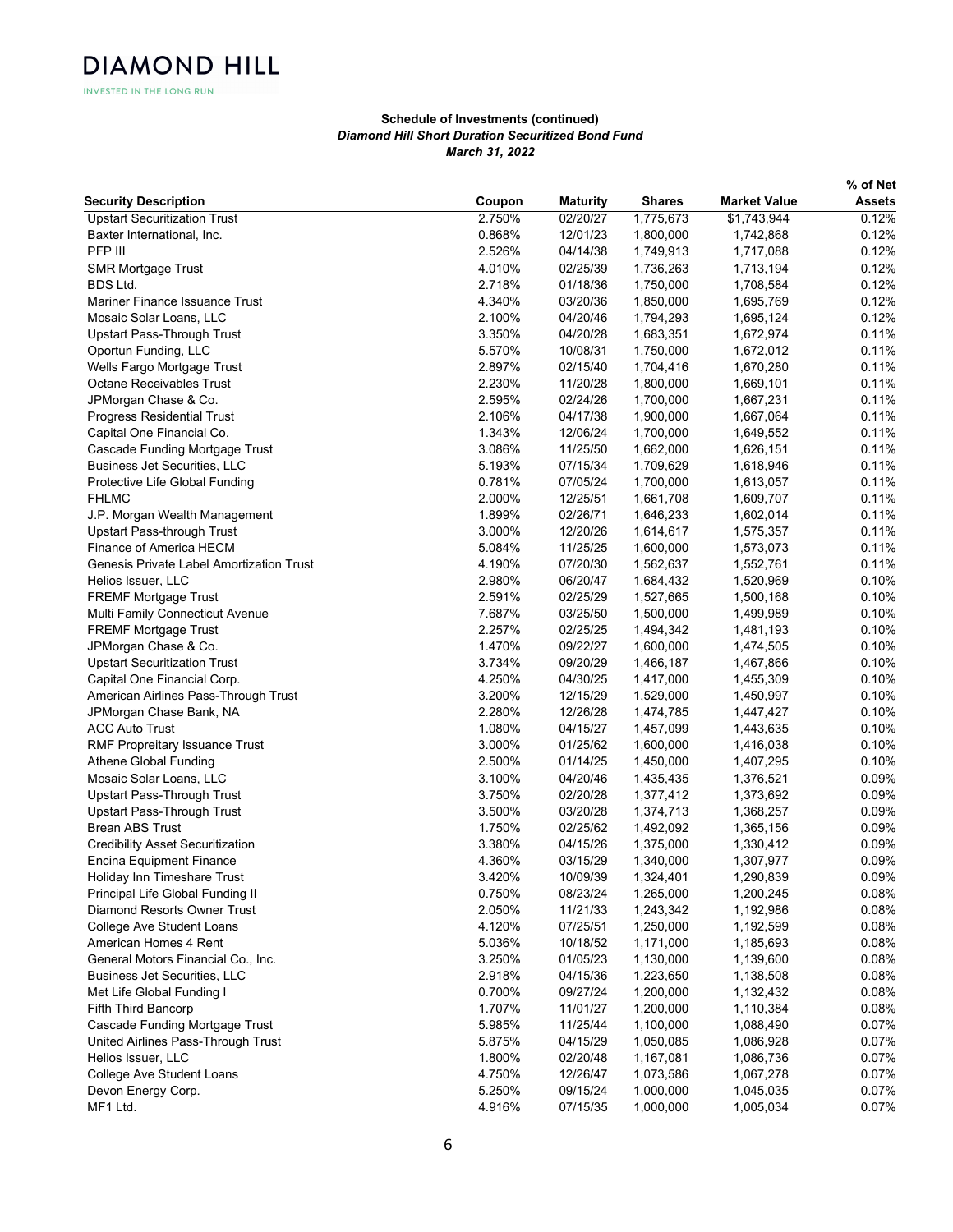|                                           |        |                 |               |                     | % of Net      |
|-------------------------------------------|--------|-----------------|---------------|---------------------|---------------|
| <b>Security Description</b>               | Coupon | <b>Maturity</b> | <b>Shares</b> | <b>Market Value</b> | <b>Assets</b> |
| <b>Lendmark Funding Trust</b>             | 4.690% | 04/21/31        | 1,000,000     | \$1,000,394         | 0.07%         |
| Goldman Sachs Group, Inc.                 | 3.000% | 03/15/24        | 1,000,000     | 998,733             | 0.07%         |
| A10 Securitization                        | 5.465% | 08/15/40        | 1,050,000     | 997,081             | 0.07%         |
| <b>CarNow Auto Receivables Trust</b>      | 1.380% | 02/17/26        | 1,000,000     | 989,732             | 0.07%         |
| <b>Genesis Sales Finance Master Trust</b> | 2.990% | 09/22/25        | 1,000,000     | 988,798             | 0.07%         |
| Wells Fargo & Co.                         | 1.654% | 06/02/24        | 1,000,000     | 987,999             | 0.07%         |
| Renew Financial, LLC                      | 3.670% | 09/20/52        | 1,011,170     | 987,953             | 0.07%         |
| MF1 Multifamily Housing Mortgage Trust    | 1.385% | 07/15/36        | 1,000,000     | 980,588             | 0.07%         |
| Goldman Sachs Group, Inc.                 | 1.217% | 12/06/23        | 1,000,000     | 975,828             | 0.07%         |
| RMF Proprietary Issuance Trust            | 3.000% | 01/25/62        | 1,000,000     | 956,680             | 0.07%         |
| <b>Upstart Securitization Trust</b>       | 4.060% | 03/20/31        | 1,000,000     | 947,096             | 0.06%         |
| <b>Energy Transfer Operating LP</b>       | 4.500% | 04/15/24        | 925,000       | 946,431             | 0.06%         |
| Newtek Small Business Loan Trust          | 2.950% | 02/25/44        | 950,157       | 946,042             | 0.06%         |
| <b>RMF Buyout Issuance Trust</b>          | 3.630% | 10/25/50        | 1,000,000     | 942,831             | 0.06%         |
| <b>FREMF Mortgage Trust</b>               | 2.307% | 12/25/24        | 968,352       | 936,215             | 0.06%         |
| <b>Business Jet Securities, LLC</b>       | 3.967% | 11/15/35        | 951,729       | 918,152             | 0.06%         |
| Diamond Resorts Owner Trust               | 2.700% | 11/21/33        | 932,507       | 904,295             | 0.06%         |
| Waste Management, Inc.                    | 2.900% | 09/15/22        | 900,000       | 902,214             | 0.06%         |
| Honda Motor Co.                           | 2.271% | 03/10/25        | 900,000       | 884,682             | 0.06%         |
| Toyota Motor Corp.                        | 0.625% | 09/13/24        | 900,000       | 855,277             | 0.06%         |
| Toronto-Dominion Bank (The)               | 0.700% | 09/10/24        | 900,000       | 854,159             | 0.06%         |
| <b>BXG Receivables</b>                    | 4.440% | 02/02/34        | 855,022       | 851,846             | 0.06%         |
| Regional Management Issuance Trust        | 2.420% | 03/17/31        | 895,000       | 837,161             | 0.06%         |
| <b>Chase Credit Linked Notes</b>          | 1.886% | 01/25/28        | 834,782       | 830,844             | 0.06%         |
| Mosaic Solar Loans, LLC                   | 3.710% | 12/20/46        | 855,932       | 818,629             | 0.06%         |
| <b>Boston Lending Trust</b>               | 2.750% | 02/25/62        | 1,003,972     | 813,256             | 0.06%         |
| Prosper Marketplace Issuance Trust        | 0.000% | 07/15/25        | 81,061,702    | 799,998             | 0.05%         |
| Truist Financial Corp.                    | 0.449% | 06/09/25        | 800,000       | 794,966             | 0.05%         |
| Met Life Global Funding I                 | 1.950% | 01/13/23        | 780,000       | 780,096             | 0.05%         |
| New York Life Global Funding              | 0.900% | 10/29/24        | 800,000       | 764,554             | 0.05%         |
| TransCanada Pipeline Strip                | 1.000% | 10/12/24        | 750,000       | 712,544             | 0.05%         |
| College Ave Student Loans                 | 5.500% | 12/26/47        | 654,601       | 646,154             | 0.04%         |
| <b>FNMA</b>                               | 1.107% | 07/25/36        | 635,462       | 640,268             | 0.04%         |
| <b>Freedom Financial</b>                  | 5.500% | 06/18/27        | 631,316       | 632,982             | 0.04%         |
| Upgrade Master Pass-Thru Trust            | 4.000% | 07/15/25        | 626,995       | 625,924             | 0.04%         |
| <b>GNMA</b>                               | 0.636% | 10/20/62        | 610,857       | 610,172             | 0.04%         |
| <b>FHLMC</b>                              | 1.497% | 11/15/37        | 604,260       | 606,074             | 0.04%         |
| Holiday Inn Timeshare Trust               | 5.500% | 10/09/39        | 616,000       | 605,577             | 0.04%         |
| <b>FHF Trust</b>                          | 2.590% | 12/15/23        | 592,041       | 592,621             | 0.04%         |
| <b>GNMA</b>                               | 1.538% | 03/20/69        | 20,078,774    | 585,097             | 0.04%         |
| A <sub>10</sub> Securitization            | 2.033% | 08/15/40        | 584,646       | 583,895             | 0.04%         |
| Brex Technology Co.                       | 2.397% | 09/15/36        | 600,000       | 577,219             | 0.04%         |
| <b>BX</b> Trust                           | 1.516% | 09/15/37        | 574,726       | 555,305             | 0.04%         |
| <b>GNMA</b>                               | 0.621% | 10/20/62        | 551,977       | 550,481             | 0.04%         |
| <b>LL ABS Trust</b>                       | 2.330% | 07/15/22        | 543,167       | 543,343             | 0.04%         |
| <b>FHLMC</b>                              | 5.500% | 06/01/41        | 470,383       | 518,739             | 0.04%         |
| Dell International, LLC / EMC Corp.       | 4.000% | 07/15/24        | 500,000       | 510,761             | 0.04%         |
| Mosaic Solar Loans, LLC                   | 4.770% | 06/22/43        | 490,048       | 492,487             | 0.03%         |
| Toronto-Dominion Bank (The)               | 1.250% | 12/13/24        | 500,000       | 480,407             | 0.03%         |
| <b>AMSR Trust</b>                         | 4.000% | 07/17/37        | 500,000       | 477,610             | 0.03%         |
| DTE Energy Co.                            | 1.050% | 06/01/25        | 500,000       | 467,744             | 0.03%         |
| SPS Servicer Advance Receivables          | 2.370% | 11/15/52        | 466,667       | 463,251             | 0.03%         |
| <b>CPS Auto Receivables Trust</b>         | 4.400% | 06/17/24        | 456,859       | 459,866             | 0.03%         |
| Twenty-First Century Fox, Inc.            | 4.030% | 01/25/24        | 450,000       | 459,404             | 0.03%         |
| Upgrade Master Pass-Thru Trust            | 3.750% | 11/15/25        | 451,150       | 451,813             | 0.03%         |
|                                           |        |                 |               |                     |               |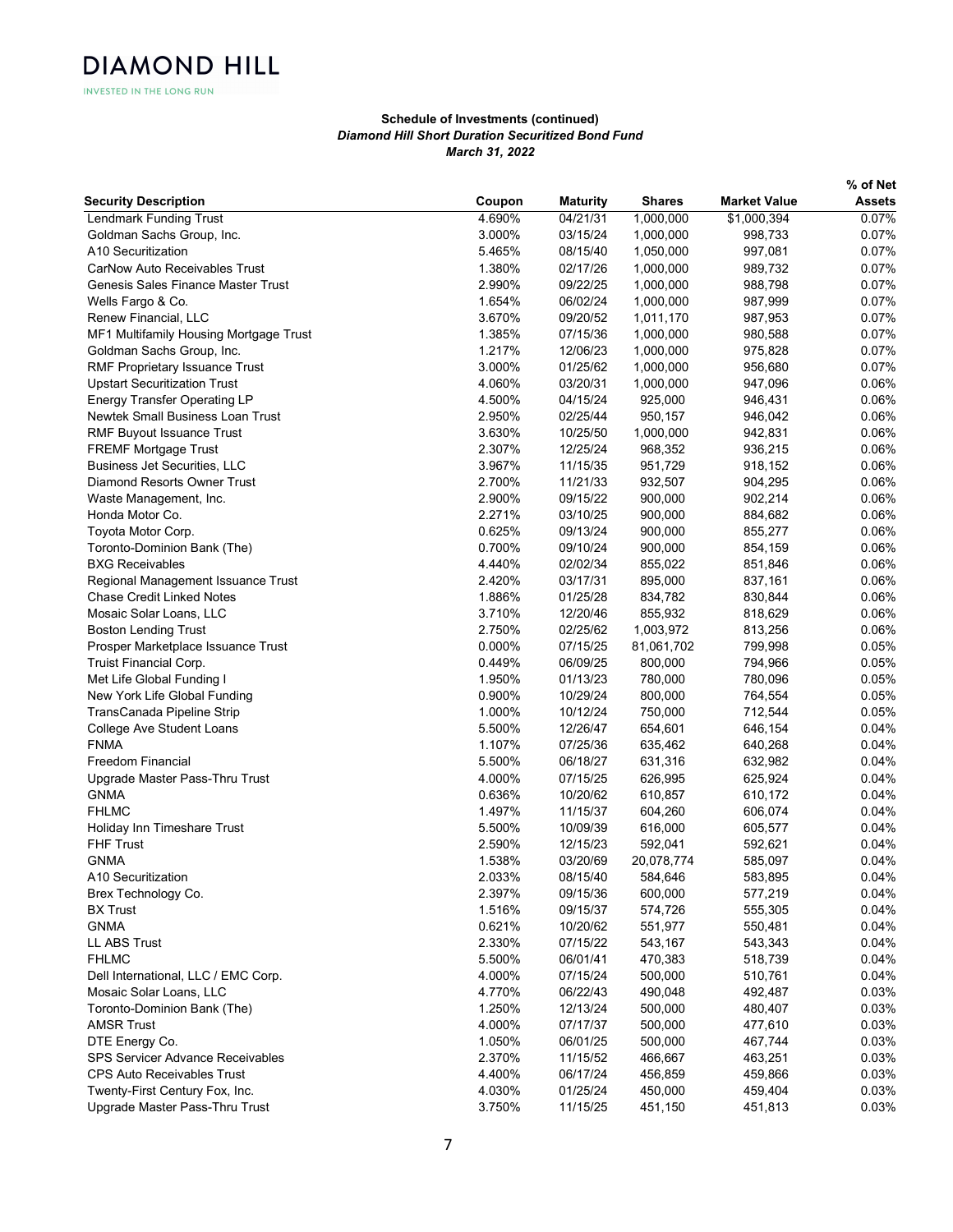|                                     |        |                 |               |                     | % of Net      |
|-------------------------------------|--------|-----------------|---------------|---------------------|---------------|
| <b>Security Description</b>         | Coupon | <b>Maturity</b> | <b>Shares</b> | <b>Market Value</b> | <b>Assets</b> |
| Alaska Airlines                     | 4.800% | 08/15/27        | 441,209       | \$451,152           | 0.03%         |
| Renew Financial, LLC                | 5.750% | 09/20/52        | 458,915       | 450,794             | 0.03%         |
| <b>FNMA</b>                         | 1.007% | 09/25/41        | 417,528       | 421,644             | 0.03%         |
| Diamond Resorts Owner Trust         | 3.530% | 02/20/32        | 384,399       | 380,606             | 0.03%         |
| Hero Funding Trust                  | 4.990% | 09/20/47        | 381,988       | 375,279             | 0.03%         |
| Toronto-Dominion Bank (The)         | 0.760% | 01/27/23        | 375,000       | 375,004             | 0.03%         |
| JPMorgan Chase & Co.                | 0.653% | 09/16/24        | 350,000       | 340,329             | 0.02%         |
| <b>FHLMC</b>                        | 0.847% | 05/15/35        | 335,741       | 337,231             | 0.02%         |
| <b>FHLMC</b>                        | 0.797% | 03/15/36        | 305,486       | 306,120             | 0.02%         |
| <b>GNMA</b>                         | 0.951% | 05/20/68        | 13,303,263    | 293,026             | 0.02%         |
| Mondelez International, Inc.        | 0.750% | 09/24/24        | 300,000       | 283,223             | 0.02%         |
| <b>FNMA</b>                         | 0.837% | 11/25/36        | 261,840       | 262,299             | 0.02%         |
| <b>GNMA</b>                         | 0.452% | 08/20/66        | 21,853,676    | 260,601             | 0.02%         |
| Ford Motor Credit Co., LLC          | 5.584% | 03/18/24        | 250,000       | 257,132             | 0.02%         |
| <b>FNMA</b>                         | 0.957% | 12/25/40        | 247,148       | 249,083             | 0.02%         |
| <b>FHLMC</b>                        | 0.897% | 07/15/41        | 238,447       | 240,520             | 0.02%         |
| <b>FNMA</b>                         | 0.000% | 04/25/29        | 219,599       | 204,333             | 0.01%         |
| <b>Freedom Financial</b>            | 4.180% | 09/20/27        | 201,647       | 201,737             | 0.01%         |
| <b>GNMA</b>                         | 0.463% | 05/20/63        | 25,654,893    | 195,144             | 0.01%         |
| Citigroup Commerical Mortgage       | 1.497% | 07/15/30        | 190,335       | 189,917             | 0.01%         |
| <b>FNMA</b>                         | 0.857% | 02/25/42        | 181,255       | 181,764             | 0.01%         |
| <b>FNMA</b>                         | 4.000% | 01/25/28        | 2,176,468     | 154,472             | 0.01%         |
| <b>GNMA</b>                         | 5.000% | 11/16/41        | 950,861       | 142,248             | 0.01%         |
| <b>FNMA</b>                         | 0.977% | 04/25/42        | 136,833       | 137,963             | 0.01%         |
| <b>FHLMC</b>                        | 0.797% | 07/15/43        | 118,132       | 118,240             | 0.01%         |
| <b>Octane Receivables Trust</b>     | 3.160% | 09/20/23        | 113,837       | 113,967             | 0.01%         |
| <b>FHLMC</b>                        | 6.203% | 05/15/36        | 547,628       | 107,403             | 0.01%         |
| <b>GNMA</b>                         | 4.000% | 03/20/42        | 1,952,752     | 106,014             | 0.01%         |
| Welbilt, Inc.                       | 9.500% | 02/15/24        | 100,000       | 101,861             | 0.01%         |
| <b>FNMA</b>                         | 6.000% | 01/25/34        | 525,101       | 100,888             | 0.01%         |
| <b>GNMA</b>                         | 0.681% | 05/20/66        | 92,716        | 92,041              | 0.01%         |
| <b>FHLMC</b>                        | 0.847% | 01/15/41        | 90,283        | 90,610              | 0.01%         |
| CommonBond Student Loan Trust       | 4.440% | 09/25/42        | 83,852        | 84,239              | 0.01%         |
|                                     |        |                 |               |                     |               |
| <b>Hero Funding Trust</b>           | 5.240% | 09/20/42        | 70,051        | 69,715              | 0.01%         |
| United Airlines Pass-Through Trust  | 6.636% | 01/02/24        | 65,292        | 65,275              | 0.00%         |
| <b>GNMA</b>                         | 0.326% | 04/20/67        | 54,984        | 54,803              | 0.00%         |
| <b>FNMA</b>                         | 6.093% | 05/25/40        | 314,987       | 49,367              | 0.00%         |
| <b>FNMA</b>                         | 4.000% | 08/25/44        | 407,836       | 48,099              | $0.00\%$      |
| <b>GNMA</b>                         | 2.061% | 01/20/60        | 372,596       | 42,312              | 0.00%         |
| Gold Key Resorts, LLC               | 3.220% | 03/17/31        | 41,114        | 41,000              | 0.00%         |
| <b>GNMA</b>                         | 1.980% | 01/20/62        | 507,122       | 24,244              | $0.00\%$      |
| <b>GNMA</b>                         | 4.000% | 08/20/43        | 697,301       | 10,832              | 0.00%         |
| <b>FHLMC</b>                        | 6.353% | 10/15/26        | 118,356       | 7,639               | 0.00%         |
| <b>FNMA</b>                         | 3.500% | 08/25/26        | 204,505       | 6,997               | 0.00%         |
| <b>GNMA</b>                         | 4.297% | 11/20/67        | 130,421       | 6,640               | 0.00%         |
| Citigroup Mortgage Loan Trust, Inc. | 2.019% | 08/25/34        | 5,294         | 5,372               | 0.00%         |
| <b>FNMA</b>                         | 6.203% | 09/15/40        | 460,421       | 4,804               | 0.00%         |
| <b>GNMA</b>                         | 3.713% | 04/20/67        | 297,354       | 4,168               | 0.00%         |
| <b>FNMA</b>                         | 5.000% | 06/25/40        | 3,548         | 1                   | 0.00%         |
| Earnest Student Loan Program, LLC   | 0.000% | 01/25/41        | 5,000         |                     | $-$ %         |